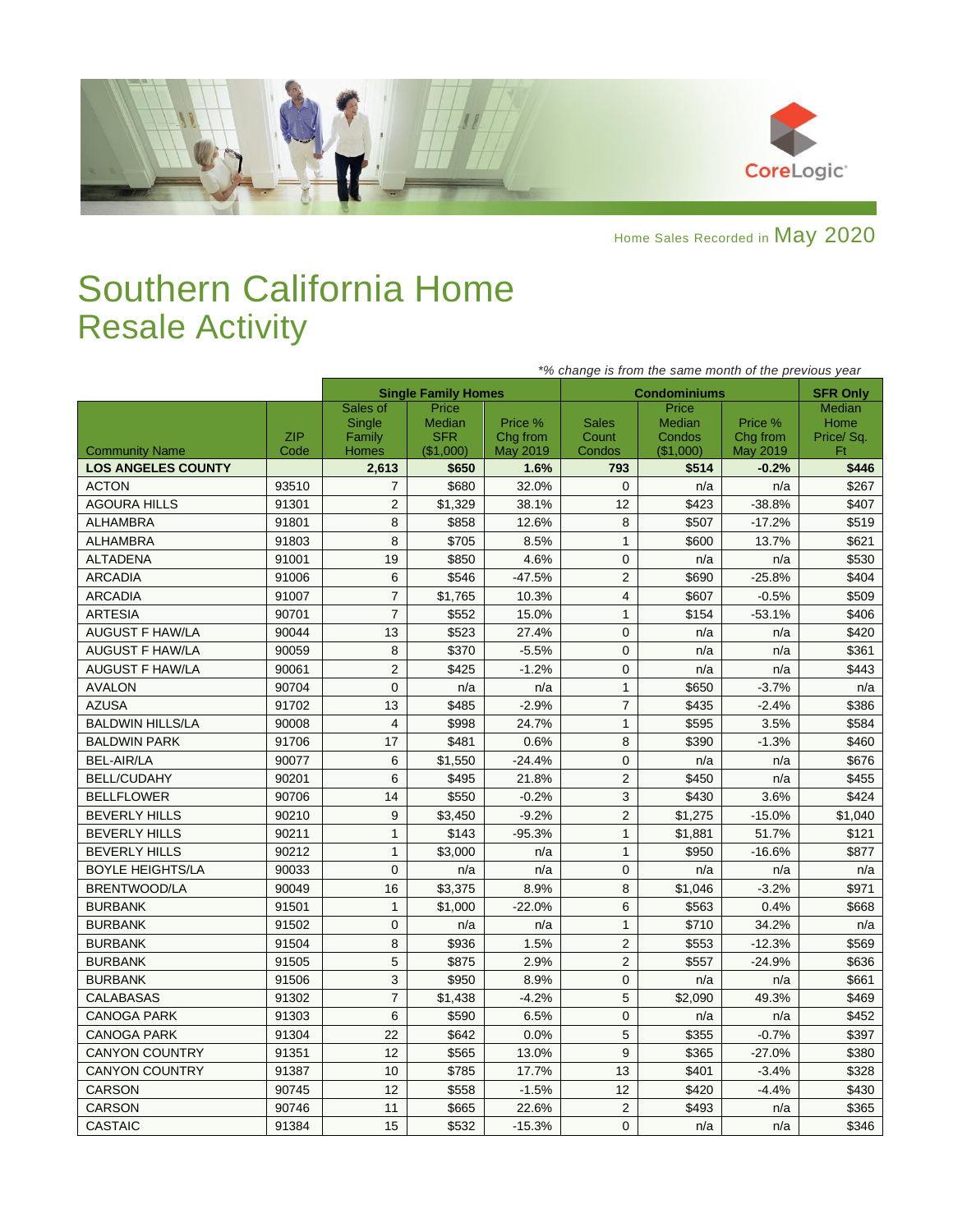| Sales of<br>Price<br>Price<br>Median<br>Median<br>Home<br>Single<br>Median<br>Price %<br><b>Sales</b><br>Price %<br><b>SFR</b><br>ZIP<br>Family<br>Chg from<br>Count<br>Condos<br>Chg from<br>Price/Sq.<br><b>Community Name</b><br>(\$1,000)<br>May 2019<br>(\$1,000)<br>May 2019<br>Ft<br>Code<br>Homes<br>Condos<br>0<br>5<br><b>CENTURY CITY/LA</b><br>90067<br>\$1,185<br>19.7%<br>n/a<br>n/a<br>n/a<br>12<br>\$768<br>$\overline{4}$<br><b>CERRITOS</b><br>90703<br>11.2%<br>\$364<br>$-14.2%$<br>\$458<br>9<br><b>CHATSWORTH</b><br>91311<br>8<br>\$459<br>9.2%<br>\$388<br>\$781<br>9.1%<br>5<br><b>CLAREMONT</b><br>15<br>\$685<br>\$379<br>91711<br>$-6.5%$<br>\$437<br>$-10.1%$<br><b>COMMERCE/LA</b><br>2<br>\$3,668<br>$\mathbf{1}$<br>90040<br>672.1%<br>\$467<br>n/a<br>\$468<br>90220<br>13<br>\$480<br>$\mathbf{1}$<br>\$415<br>53.7%<br>\$335<br><b>COMPTON</b><br>14.3%<br>\$470<br><b>COMPTON</b><br>90221<br>8<br>8.0%<br>$\mathbf 0$<br>\$355<br>n/a<br>n/a<br>$\overline{7}$<br><b>COMPTON</b><br>\$430<br>12.4%<br>$\mathbf{0}$<br>\$409<br>90222<br>n/a<br>n/a<br><b>COVINA</b><br>$\overline{7}$<br>\$525<br>4.8%<br>7.7%<br>\$436<br>91722<br>4<br>\$418<br><b>COVINA</b><br>2<br>\$539<br>$\mathbf 0$<br>\$476<br>91723<br>$-9.4%$<br>n/a<br>n/a<br><b>COVINA</b><br>91724<br>5<br>\$548<br>$-11.7%$<br>3<br>\$422<br>23.2%<br>\$376<br><b>CULVER CITY</b><br>\$610<br>\$954<br>90230<br>4<br>\$1,035<br>$-18.4%$<br>11<br>8.2%<br><b>CULVER CITY</b><br>$\mathbf{1}$<br>$\mathbf{1}$<br>\$950<br>\$1,020<br>90232<br>\$1,490<br>15.7%<br>21.8%<br>$\overline{7}$<br>91765<br>\$750<br>\$325<br>\$359<br>DIAMOND BAR<br>14<br>4.2%<br>$-20.7%$<br>\$583<br>DOCKWEILER/LA<br>90007<br>3<br>\$777<br>$-13.7%$<br>$\mathbf{0}$<br>n/a<br>n/a<br>90240<br>\$708<br>15.2%<br>$\mathbf{1}$<br>\$412<br><b>DOWNEY</b><br>8<br>n/a<br>n/a<br>$\overline{7}$<br><b>DOWNEY</b><br>90241<br>\$698<br>3.4%<br>$\mathbf{1}$<br>\$349<br>60.1%<br>\$375<br><b>DOWNEY</b><br>90242<br>\$595<br>8.2%<br>2<br>\$348<br>$-7.2%$<br>\$406<br>13<br><b>DUARTE</b><br>91010<br>\$694<br>11.8%<br>3<br>\$393<br>\$443<br>16<br>0.8%<br>\$578<br><b>EAGLE ROCK/LA</b><br>90041<br>9<br>\$807<br>$-18.5%$<br>$\mathbf{0}$<br>n/a<br>n/a<br><b>EAST LA/LA</b><br>90022<br>8<br>\$435<br>3.6%<br>$\mathbf 0$<br>\$432<br>n/a<br>n/a<br><b>ECHO PARK/LA</b><br>\$968<br>\$741<br>90026<br>16<br>$-3.7%$<br>0<br>n/a<br>n/a<br>EL MONTE<br>91731<br>2<br>\$585<br>3<br>\$516<br>\$417<br>6.4%<br>$-31.2%$<br>EL MONTE<br>91732<br>$\overline{2}$<br>\$358<br>\$488<br>$-8.0\%$<br>$\mathbf{1}$<br>\$635<br>48.4%<br>$\mathbf{2}$<br>EL MONTE - S<br>$\mathbf{1}$<br>\$555<br>\$520<br>\$503<br>91733<br>8.0%<br>$-13.9%$<br>5<br>EL SEGUNDO<br>$\mathbf{1}$<br>\$699<br>\$981<br>90245<br>\$1,115<br>$-23.1%$<br>1.3%<br>EL SERENO/LA<br>12<br>\$651<br>7.3%<br>$\mathbf{1}$<br>\$355<br>3.2%<br>\$551<br>90032<br>$\overline{7}$<br><b>ENCINO</b><br>91316<br>12<br>\$1,005<br>\$570<br>\$481<br>18.4%<br>39.0%<br><b>ENCINO</b><br>4.4%<br>$\mathbf{1}$<br>\$955<br>\$584<br>91436<br>14<br>\$1,457<br>1.6%<br>$\overline{7}$<br><b>FIRESTONE PARK/LA</b><br>\$398<br>7.3%<br>$\mathbf{0}$<br>\$425<br>90001<br>n/a<br>n/a<br>\$540<br>\$515<br><b>GARDENA</b><br>90247<br>9<br>$-6.3%$<br>$\overline{4}$<br>16.4%<br>\$419<br>6<br><b>GARDENA</b><br>\$629<br>18.0%<br>$\mathbf{0}$<br>\$405<br>90248<br>n/a<br>n/a<br>90249<br>$\overline{7}$<br>\$560<br>$-0.7%$<br>\$638<br><b>GARDENA</b><br>0<br>n/a<br>n/a<br>19<br>\$823<br>$\mathbf{0}$<br>\$636<br>GLASSELL/LA<br>90065<br>5.5%<br>n/a<br>n/a<br>3<br>$\mathbf{1}$<br>\$580<br><b>GLENDALE</b><br>91201<br>\$1,075<br>$-2.8%$<br>9.0%<br>\$611<br>5<br>2<br><b>GLENDALE</b><br>91202<br>\$1,000<br>$-9.1%$<br>\$699<br>19.5%<br>\$466<br>0<br>0<br><b>GLENDALE</b><br>91203<br>n/a<br>n/a<br>n/a<br>n/a<br>n/a<br>3<br>\$515<br><b>GLENDALE</b><br>91204<br>$-7.2%$<br>0<br>n/a<br>n/a<br>n/a<br>\$880<br>5<br>\$515<br>\$553<br><b>GLENDALE</b><br>91205<br>3<br>7.3%<br>39.2%<br>5<br>5<br><b>GLENDALE</b><br>91206<br>\$949<br>$-29.7%$<br>\$550<br>\$651<br>18.3%<br><b>GLENDALE</b><br>91207<br>4<br>17.2%<br>0<br>\$608<br>\$1,055<br>n/a<br>n/a<br>5<br><b>GLENDALE</b><br>91208<br>\$1,150<br>21.1%<br>0<br>\$650<br>n/a<br>n/a<br><b>GLENDORA</b><br>91740<br>$\overline{7}$<br>\$540<br>$-5.1%$<br>4<br>\$500<br>13.6%<br>\$404<br>$\overline{2}$<br><b>GLENDORA</b><br>91741<br>17<br>\$847<br>30.7%<br>\$540<br>$-7.7%$<br>\$469<br><b>GRANADA HILLS</b><br>91344<br>26<br>\$758<br>14.8%<br>4<br>\$385<br>$-8.8%$<br>\$409<br>91745<br>\$655<br>4.0%<br>5<br>\$417<br>$-6.9%$<br>\$357<br>HACIENDA HEIGHTS<br>18<br><b>HARBOR CITY</b><br>90710<br>$\overline{7}$<br>\$700<br>10.2%<br>4<br>\$539<br>27.9%<br>\$341<br><b>HAWAIIAN GARDENS</b><br>90716<br>\$443<br>$-2.6%$<br>$\mathbf{1}$<br>\$375<br>38.1%<br>\$615<br>1<br>HAWTHORNE<br>90250<br>15<br>\$710<br>21.4%<br>4<br>\$560<br>\$545<br>-24.8%<br>$\overline{7}$<br>$\overline{2}$<br>\$587<br>\$970<br>HERMOSA BEACH<br>90254<br>\$1,750<br>-20.5%<br>-39.5%<br>$\overline{7}$<br>10<br>\$825<br>0.6%<br>\$480<br>\$707<br>HIGHLAND PARK/LA<br>90042<br>$-0.2%$<br>3<br>\$925<br>3<br>90028<br>$-31.5%$<br>\$550<br>$-18.5%$<br>\$589<br>HOLLYWOOD/LA<br>$\mathbf{3}$<br>HOLLYWOOD/LA<br>16<br>\$1,698<br>30.6%<br>\$625<br>$-10.7%$<br>\$851<br>90068 |                        |       | <b>Single Family Homes</b> |       |       | <b>Condominiums</b> | <b>SFR Only</b> |      |       |
|----------------------------------------------------------------------------------------------------------------------------------------------------------------------------------------------------------------------------------------------------------------------------------------------------------------------------------------------------------------------------------------------------------------------------------------------------------------------------------------------------------------------------------------------------------------------------------------------------------------------------------------------------------------------------------------------------------------------------------------------------------------------------------------------------------------------------------------------------------------------------------------------------------------------------------------------------------------------------------------------------------------------------------------------------------------------------------------------------------------------------------------------------------------------------------------------------------------------------------------------------------------------------------------------------------------------------------------------------------------------------------------------------------------------------------------------------------------------------------------------------------------------------------------------------------------------------------------------------------------------------------------------------------------------------------------------------------------------------------------------------------------------------------------------------------------------------------------------------------------------------------------------------------------------------------------------------------------------------------------------------------------------------------------------------------------------------------------------------------------------------------------------------------------------------------------------------------------------------------------------------------------------------------------------------------------------------------------------------------------------------------------------------------------------------------------------------------------------------------------------------------------------------------------------------------------------------------------------------------------------------------------------------------------------------------------------------------------------------------------------------------------------------------------------------------------------------------------------------------------------------------------------------------------------------------------------------------------------------------------------------------------------------------------------------------------------------------------------------------------------------------------------------------------------------------------------------------------------------------------------------------------------------------------------------------------------------------------------------------------------------------------------------------------------------------------------------------------------------------------------------------------------------------------------------------------------------------------------------------------------------------------------------------------------------------------------------------------------------------------------------------------------------------------------------------------------------------------------------------------------------------------------------------------------------------------------------------------------------------------------------------------------------------------------------------------------------------------------------------------------------------------------------------------------------------------------------------------------------------------------------------------------------------------------------------------------------------------------------------------------------------------------------------------------------------------------------------------------------------------------------------------------------------------------------------------------------------------------------------------------------------------------------------------------------------------------------------------------------------------------------------------------------------------------------------------------------------------------------------------------------------------------------------------------------------------------------------------------------------------------------------------------------------------------------------------------------------------------------------------------------------------------------------------------------------------------------------------------------------------------------------------------------------------------------------------------------------------------------------------------------------------------|------------------------|-------|----------------------------|-------|-------|---------------------|-----------------|------|-------|
|                                                                                                                                                                                                                                                                                                                                                                                                                                                                                                                                                                                                                                                                                                                                                                                                                                                                                                                                                                                                                                                                                                                                                                                                                                                                                                                                                                                                                                                                                                                                                                                                                                                                                                                                                                                                                                                                                                                                                                                                                                                                                                                                                                                                                                                                                                                                                                                                                                                                                                                                                                                                                                                                                                                                                                                                                                                                                                                                                                                                                                                                                                                                                                                                                                                                                                                                                                                                                                                                                                                                                                                                                                                                                                                                                                                                                                                                                                                                                                                                                                                                                                                                                                                                                                                                                                                                                                                                                                                                                                                                                                                                                                                                                                                                                                                                                                                                                                                                                                                                                                                                                                                                                                                                                                                                                                                                                                                              |                        |       |                            |       |       |                     |                 |      |       |
|                                                                                                                                                                                                                                                                                                                                                                                                                                                                                                                                                                                                                                                                                                                                                                                                                                                                                                                                                                                                                                                                                                                                                                                                                                                                                                                                                                                                                                                                                                                                                                                                                                                                                                                                                                                                                                                                                                                                                                                                                                                                                                                                                                                                                                                                                                                                                                                                                                                                                                                                                                                                                                                                                                                                                                                                                                                                                                                                                                                                                                                                                                                                                                                                                                                                                                                                                                                                                                                                                                                                                                                                                                                                                                                                                                                                                                                                                                                                                                                                                                                                                                                                                                                                                                                                                                                                                                                                                                                                                                                                                                                                                                                                                                                                                                                                                                                                                                                                                                                                                                                                                                                                                                                                                                                                                                                                                                                              |                        |       |                            |       |       |                     |                 |      |       |
|                                                                                                                                                                                                                                                                                                                                                                                                                                                                                                                                                                                                                                                                                                                                                                                                                                                                                                                                                                                                                                                                                                                                                                                                                                                                                                                                                                                                                                                                                                                                                                                                                                                                                                                                                                                                                                                                                                                                                                                                                                                                                                                                                                                                                                                                                                                                                                                                                                                                                                                                                                                                                                                                                                                                                                                                                                                                                                                                                                                                                                                                                                                                                                                                                                                                                                                                                                                                                                                                                                                                                                                                                                                                                                                                                                                                                                                                                                                                                                                                                                                                                                                                                                                                                                                                                                                                                                                                                                                                                                                                                                                                                                                                                                                                                                                                                                                                                                                                                                                                                                                                                                                                                                                                                                                                                                                                                                                              |                        |       |                            |       |       |                     |                 |      |       |
|                                                                                                                                                                                                                                                                                                                                                                                                                                                                                                                                                                                                                                                                                                                                                                                                                                                                                                                                                                                                                                                                                                                                                                                                                                                                                                                                                                                                                                                                                                                                                                                                                                                                                                                                                                                                                                                                                                                                                                                                                                                                                                                                                                                                                                                                                                                                                                                                                                                                                                                                                                                                                                                                                                                                                                                                                                                                                                                                                                                                                                                                                                                                                                                                                                                                                                                                                                                                                                                                                                                                                                                                                                                                                                                                                                                                                                                                                                                                                                                                                                                                                                                                                                                                                                                                                                                                                                                                                                                                                                                                                                                                                                                                                                                                                                                                                                                                                                                                                                                                                                                                                                                                                                                                                                                                                                                                                                                              |                        |       |                            |       |       |                     |                 |      |       |
|                                                                                                                                                                                                                                                                                                                                                                                                                                                                                                                                                                                                                                                                                                                                                                                                                                                                                                                                                                                                                                                                                                                                                                                                                                                                                                                                                                                                                                                                                                                                                                                                                                                                                                                                                                                                                                                                                                                                                                                                                                                                                                                                                                                                                                                                                                                                                                                                                                                                                                                                                                                                                                                                                                                                                                                                                                                                                                                                                                                                                                                                                                                                                                                                                                                                                                                                                                                                                                                                                                                                                                                                                                                                                                                                                                                                                                                                                                                                                                                                                                                                                                                                                                                                                                                                                                                                                                                                                                                                                                                                                                                                                                                                                                                                                                                                                                                                                                                                                                                                                                                                                                                                                                                                                                                                                                                                                                                              |                        |       |                            |       |       |                     |                 |      |       |
|                                                                                                                                                                                                                                                                                                                                                                                                                                                                                                                                                                                                                                                                                                                                                                                                                                                                                                                                                                                                                                                                                                                                                                                                                                                                                                                                                                                                                                                                                                                                                                                                                                                                                                                                                                                                                                                                                                                                                                                                                                                                                                                                                                                                                                                                                                                                                                                                                                                                                                                                                                                                                                                                                                                                                                                                                                                                                                                                                                                                                                                                                                                                                                                                                                                                                                                                                                                                                                                                                                                                                                                                                                                                                                                                                                                                                                                                                                                                                                                                                                                                                                                                                                                                                                                                                                                                                                                                                                                                                                                                                                                                                                                                                                                                                                                                                                                                                                                                                                                                                                                                                                                                                                                                                                                                                                                                                                                              |                        |       |                            |       |       |                     |                 |      |       |
|                                                                                                                                                                                                                                                                                                                                                                                                                                                                                                                                                                                                                                                                                                                                                                                                                                                                                                                                                                                                                                                                                                                                                                                                                                                                                                                                                                                                                                                                                                                                                                                                                                                                                                                                                                                                                                                                                                                                                                                                                                                                                                                                                                                                                                                                                                                                                                                                                                                                                                                                                                                                                                                                                                                                                                                                                                                                                                                                                                                                                                                                                                                                                                                                                                                                                                                                                                                                                                                                                                                                                                                                                                                                                                                                                                                                                                                                                                                                                                                                                                                                                                                                                                                                                                                                                                                                                                                                                                                                                                                                                                                                                                                                                                                                                                                                                                                                                                                                                                                                                                                                                                                                                                                                                                                                                                                                                                                              |                        |       |                            |       |       |                     |                 |      |       |
|                                                                                                                                                                                                                                                                                                                                                                                                                                                                                                                                                                                                                                                                                                                                                                                                                                                                                                                                                                                                                                                                                                                                                                                                                                                                                                                                                                                                                                                                                                                                                                                                                                                                                                                                                                                                                                                                                                                                                                                                                                                                                                                                                                                                                                                                                                                                                                                                                                                                                                                                                                                                                                                                                                                                                                                                                                                                                                                                                                                                                                                                                                                                                                                                                                                                                                                                                                                                                                                                                                                                                                                                                                                                                                                                                                                                                                                                                                                                                                                                                                                                                                                                                                                                                                                                                                                                                                                                                                                                                                                                                                                                                                                                                                                                                                                                                                                                                                                                                                                                                                                                                                                                                                                                                                                                                                                                                                                              |                        |       |                            |       |       |                     |                 |      |       |
|                                                                                                                                                                                                                                                                                                                                                                                                                                                                                                                                                                                                                                                                                                                                                                                                                                                                                                                                                                                                                                                                                                                                                                                                                                                                                                                                                                                                                                                                                                                                                                                                                                                                                                                                                                                                                                                                                                                                                                                                                                                                                                                                                                                                                                                                                                                                                                                                                                                                                                                                                                                                                                                                                                                                                                                                                                                                                                                                                                                                                                                                                                                                                                                                                                                                                                                                                                                                                                                                                                                                                                                                                                                                                                                                                                                                                                                                                                                                                                                                                                                                                                                                                                                                                                                                                                                                                                                                                                                                                                                                                                                                                                                                                                                                                                                                                                                                                                                                                                                                                                                                                                                                                                                                                                                                                                                                                                                              |                        |       |                            |       |       |                     |                 |      |       |
|                                                                                                                                                                                                                                                                                                                                                                                                                                                                                                                                                                                                                                                                                                                                                                                                                                                                                                                                                                                                                                                                                                                                                                                                                                                                                                                                                                                                                                                                                                                                                                                                                                                                                                                                                                                                                                                                                                                                                                                                                                                                                                                                                                                                                                                                                                                                                                                                                                                                                                                                                                                                                                                                                                                                                                                                                                                                                                                                                                                                                                                                                                                                                                                                                                                                                                                                                                                                                                                                                                                                                                                                                                                                                                                                                                                                                                                                                                                                                                                                                                                                                                                                                                                                                                                                                                                                                                                                                                                                                                                                                                                                                                                                                                                                                                                                                                                                                                                                                                                                                                                                                                                                                                                                                                                                                                                                                                                              |                        |       |                            |       |       |                     |                 |      |       |
|                                                                                                                                                                                                                                                                                                                                                                                                                                                                                                                                                                                                                                                                                                                                                                                                                                                                                                                                                                                                                                                                                                                                                                                                                                                                                                                                                                                                                                                                                                                                                                                                                                                                                                                                                                                                                                                                                                                                                                                                                                                                                                                                                                                                                                                                                                                                                                                                                                                                                                                                                                                                                                                                                                                                                                                                                                                                                                                                                                                                                                                                                                                                                                                                                                                                                                                                                                                                                                                                                                                                                                                                                                                                                                                                                                                                                                                                                                                                                                                                                                                                                                                                                                                                                                                                                                                                                                                                                                                                                                                                                                                                                                                                                                                                                                                                                                                                                                                                                                                                                                                                                                                                                                                                                                                                                                                                                                                              |                        |       |                            |       |       |                     |                 |      |       |
|                                                                                                                                                                                                                                                                                                                                                                                                                                                                                                                                                                                                                                                                                                                                                                                                                                                                                                                                                                                                                                                                                                                                                                                                                                                                                                                                                                                                                                                                                                                                                                                                                                                                                                                                                                                                                                                                                                                                                                                                                                                                                                                                                                                                                                                                                                                                                                                                                                                                                                                                                                                                                                                                                                                                                                                                                                                                                                                                                                                                                                                                                                                                                                                                                                                                                                                                                                                                                                                                                                                                                                                                                                                                                                                                                                                                                                                                                                                                                                                                                                                                                                                                                                                                                                                                                                                                                                                                                                                                                                                                                                                                                                                                                                                                                                                                                                                                                                                                                                                                                                                                                                                                                                                                                                                                                                                                                                                              |                        |       |                            |       |       |                     |                 |      |       |
|                                                                                                                                                                                                                                                                                                                                                                                                                                                                                                                                                                                                                                                                                                                                                                                                                                                                                                                                                                                                                                                                                                                                                                                                                                                                                                                                                                                                                                                                                                                                                                                                                                                                                                                                                                                                                                                                                                                                                                                                                                                                                                                                                                                                                                                                                                                                                                                                                                                                                                                                                                                                                                                                                                                                                                                                                                                                                                                                                                                                                                                                                                                                                                                                                                                                                                                                                                                                                                                                                                                                                                                                                                                                                                                                                                                                                                                                                                                                                                                                                                                                                                                                                                                                                                                                                                                                                                                                                                                                                                                                                                                                                                                                                                                                                                                                                                                                                                                                                                                                                                                                                                                                                                                                                                                                                                                                                                                              |                        |       |                            |       |       |                     |                 |      |       |
|                                                                                                                                                                                                                                                                                                                                                                                                                                                                                                                                                                                                                                                                                                                                                                                                                                                                                                                                                                                                                                                                                                                                                                                                                                                                                                                                                                                                                                                                                                                                                                                                                                                                                                                                                                                                                                                                                                                                                                                                                                                                                                                                                                                                                                                                                                                                                                                                                                                                                                                                                                                                                                                                                                                                                                                                                                                                                                                                                                                                                                                                                                                                                                                                                                                                                                                                                                                                                                                                                                                                                                                                                                                                                                                                                                                                                                                                                                                                                                                                                                                                                                                                                                                                                                                                                                                                                                                                                                                                                                                                                                                                                                                                                                                                                                                                                                                                                                                                                                                                                                                                                                                                                                                                                                                                                                                                                                                              |                        |       |                            |       |       |                     |                 |      |       |
|                                                                                                                                                                                                                                                                                                                                                                                                                                                                                                                                                                                                                                                                                                                                                                                                                                                                                                                                                                                                                                                                                                                                                                                                                                                                                                                                                                                                                                                                                                                                                                                                                                                                                                                                                                                                                                                                                                                                                                                                                                                                                                                                                                                                                                                                                                                                                                                                                                                                                                                                                                                                                                                                                                                                                                                                                                                                                                                                                                                                                                                                                                                                                                                                                                                                                                                                                                                                                                                                                                                                                                                                                                                                                                                                                                                                                                                                                                                                                                                                                                                                                                                                                                                                                                                                                                                                                                                                                                                                                                                                                                                                                                                                                                                                                                                                                                                                                                                                                                                                                                                                                                                                                                                                                                                                                                                                                                                              |                        |       |                            |       |       |                     |                 |      |       |
|                                                                                                                                                                                                                                                                                                                                                                                                                                                                                                                                                                                                                                                                                                                                                                                                                                                                                                                                                                                                                                                                                                                                                                                                                                                                                                                                                                                                                                                                                                                                                                                                                                                                                                                                                                                                                                                                                                                                                                                                                                                                                                                                                                                                                                                                                                                                                                                                                                                                                                                                                                                                                                                                                                                                                                                                                                                                                                                                                                                                                                                                                                                                                                                                                                                                                                                                                                                                                                                                                                                                                                                                                                                                                                                                                                                                                                                                                                                                                                                                                                                                                                                                                                                                                                                                                                                                                                                                                                                                                                                                                                                                                                                                                                                                                                                                                                                                                                                                                                                                                                                                                                                                                                                                                                                                                                                                                                                              |                        |       |                            |       |       |                     |                 |      |       |
|                                                                                                                                                                                                                                                                                                                                                                                                                                                                                                                                                                                                                                                                                                                                                                                                                                                                                                                                                                                                                                                                                                                                                                                                                                                                                                                                                                                                                                                                                                                                                                                                                                                                                                                                                                                                                                                                                                                                                                                                                                                                                                                                                                                                                                                                                                                                                                                                                                                                                                                                                                                                                                                                                                                                                                                                                                                                                                                                                                                                                                                                                                                                                                                                                                                                                                                                                                                                                                                                                                                                                                                                                                                                                                                                                                                                                                                                                                                                                                                                                                                                                                                                                                                                                                                                                                                                                                                                                                                                                                                                                                                                                                                                                                                                                                                                                                                                                                                                                                                                                                                                                                                                                                                                                                                                                                                                                                                              |                        |       |                            |       |       |                     |                 |      |       |
|                                                                                                                                                                                                                                                                                                                                                                                                                                                                                                                                                                                                                                                                                                                                                                                                                                                                                                                                                                                                                                                                                                                                                                                                                                                                                                                                                                                                                                                                                                                                                                                                                                                                                                                                                                                                                                                                                                                                                                                                                                                                                                                                                                                                                                                                                                                                                                                                                                                                                                                                                                                                                                                                                                                                                                                                                                                                                                                                                                                                                                                                                                                                                                                                                                                                                                                                                                                                                                                                                                                                                                                                                                                                                                                                                                                                                                                                                                                                                                                                                                                                                                                                                                                                                                                                                                                                                                                                                                                                                                                                                                                                                                                                                                                                                                                                                                                                                                                                                                                                                                                                                                                                                                                                                                                                                                                                                                                              |                        |       |                            |       |       |                     |                 |      |       |
|                                                                                                                                                                                                                                                                                                                                                                                                                                                                                                                                                                                                                                                                                                                                                                                                                                                                                                                                                                                                                                                                                                                                                                                                                                                                                                                                                                                                                                                                                                                                                                                                                                                                                                                                                                                                                                                                                                                                                                                                                                                                                                                                                                                                                                                                                                                                                                                                                                                                                                                                                                                                                                                                                                                                                                                                                                                                                                                                                                                                                                                                                                                                                                                                                                                                                                                                                                                                                                                                                                                                                                                                                                                                                                                                                                                                                                                                                                                                                                                                                                                                                                                                                                                                                                                                                                                                                                                                                                                                                                                                                                                                                                                                                                                                                                                                                                                                                                                                                                                                                                                                                                                                                                                                                                                                                                                                                                                              |                        |       |                            |       |       |                     |                 |      |       |
|                                                                                                                                                                                                                                                                                                                                                                                                                                                                                                                                                                                                                                                                                                                                                                                                                                                                                                                                                                                                                                                                                                                                                                                                                                                                                                                                                                                                                                                                                                                                                                                                                                                                                                                                                                                                                                                                                                                                                                                                                                                                                                                                                                                                                                                                                                                                                                                                                                                                                                                                                                                                                                                                                                                                                                                                                                                                                                                                                                                                                                                                                                                                                                                                                                                                                                                                                                                                                                                                                                                                                                                                                                                                                                                                                                                                                                                                                                                                                                                                                                                                                                                                                                                                                                                                                                                                                                                                                                                                                                                                                                                                                                                                                                                                                                                                                                                                                                                                                                                                                                                                                                                                                                                                                                                                                                                                                                                              |                        |       |                            |       |       |                     |                 |      |       |
|                                                                                                                                                                                                                                                                                                                                                                                                                                                                                                                                                                                                                                                                                                                                                                                                                                                                                                                                                                                                                                                                                                                                                                                                                                                                                                                                                                                                                                                                                                                                                                                                                                                                                                                                                                                                                                                                                                                                                                                                                                                                                                                                                                                                                                                                                                                                                                                                                                                                                                                                                                                                                                                                                                                                                                                                                                                                                                                                                                                                                                                                                                                                                                                                                                                                                                                                                                                                                                                                                                                                                                                                                                                                                                                                                                                                                                                                                                                                                                                                                                                                                                                                                                                                                                                                                                                                                                                                                                                                                                                                                                                                                                                                                                                                                                                                                                                                                                                                                                                                                                                                                                                                                                                                                                                                                                                                                                                              |                        |       |                            |       |       |                     |                 |      |       |
|                                                                                                                                                                                                                                                                                                                                                                                                                                                                                                                                                                                                                                                                                                                                                                                                                                                                                                                                                                                                                                                                                                                                                                                                                                                                                                                                                                                                                                                                                                                                                                                                                                                                                                                                                                                                                                                                                                                                                                                                                                                                                                                                                                                                                                                                                                                                                                                                                                                                                                                                                                                                                                                                                                                                                                                                                                                                                                                                                                                                                                                                                                                                                                                                                                                                                                                                                                                                                                                                                                                                                                                                                                                                                                                                                                                                                                                                                                                                                                                                                                                                                                                                                                                                                                                                                                                                                                                                                                                                                                                                                                                                                                                                                                                                                                                                                                                                                                                                                                                                                                                                                                                                                                                                                                                                                                                                                                                              |                        |       |                            |       |       |                     |                 |      |       |
|                                                                                                                                                                                                                                                                                                                                                                                                                                                                                                                                                                                                                                                                                                                                                                                                                                                                                                                                                                                                                                                                                                                                                                                                                                                                                                                                                                                                                                                                                                                                                                                                                                                                                                                                                                                                                                                                                                                                                                                                                                                                                                                                                                                                                                                                                                                                                                                                                                                                                                                                                                                                                                                                                                                                                                                                                                                                                                                                                                                                                                                                                                                                                                                                                                                                                                                                                                                                                                                                                                                                                                                                                                                                                                                                                                                                                                                                                                                                                                                                                                                                                                                                                                                                                                                                                                                                                                                                                                                                                                                                                                                                                                                                                                                                                                                                                                                                                                                                                                                                                                                                                                                                                                                                                                                                                                                                                                                              |                        |       |                            |       |       |                     |                 |      |       |
|                                                                                                                                                                                                                                                                                                                                                                                                                                                                                                                                                                                                                                                                                                                                                                                                                                                                                                                                                                                                                                                                                                                                                                                                                                                                                                                                                                                                                                                                                                                                                                                                                                                                                                                                                                                                                                                                                                                                                                                                                                                                                                                                                                                                                                                                                                                                                                                                                                                                                                                                                                                                                                                                                                                                                                                                                                                                                                                                                                                                                                                                                                                                                                                                                                                                                                                                                                                                                                                                                                                                                                                                                                                                                                                                                                                                                                                                                                                                                                                                                                                                                                                                                                                                                                                                                                                                                                                                                                                                                                                                                                                                                                                                                                                                                                                                                                                                                                                                                                                                                                                                                                                                                                                                                                                                                                                                                                                              |                        |       |                            |       |       |                     |                 |      |       |
|                                                                                                                                                                                                                                                                                                                                                                                                                                                                                                                                                                                                                                                                                                                                                                                                                                                                                                                                                                                                                                                                                                                                                                                                                                                                                                                                                                                                                                                                                                                                                                                                                                                                                                                                                                                                                                                                                                                                                                                                                                                                                                                                                                                                                                                                                                                                                                                                                                                                                                                                                                                                                                                                                                                                                                                                                                                                                                                                                                                                                                                                                                                                                                                                                                                                                                                                                                                                                                                                                                                                                                                                                                                                                                                                                                                                                                                                                                                                                                                                                                                                                                                                                                                                                                                                                                                                                                                                                                                                                                                                                                                                                                                                                                                                                                                                                                                                                                                                                                                                                                                                                                                                                                                                                                                                                                                                                                                              |                        |       |                            |       |       |                     |                 |      |       |
|                                                                                                                                                                                                                                                                                                                                                                                                                                                                                                                                                                                                                                                                                                                                                                                                                                                                                                                                                                                                                                                                                                                                                                                                                                                                                                                                                                                                                                                                                                                                                                                                                                                                                                                                                                                                                                                                                                                                                                                                                                                                                                                                                                                                                                                                                                                                                                                                                                                                                                                                                                                                                                                                                                                                                                                                                                                                                                                                                                                                                                                                                                                                                                                                                                                                                                                                                                                                                                                                                                                                                                                                                                                                                                                                                                                                                                                                                                                                                                                                                                                                                                                                                                                                                                                                                                                                                                                                                                                                                                                                                                                                                                                                                                                                                                                                                                                                                                                                                                                                                                                                                                                                                                                                                                                                                                                                                                                              |                        |       |                            |       |       |                     |                 |      |       |
|                                                                                                                                                                                                                                                                                                                                                                                                                                                                                                                                                                                                                                                                                                                                                                                                                                                                                                                                                                                                                                                                                                                                                                                                                                                                                                                                                                                                                                                                                                                                                                                                                                                                                                                                                                                                                                                                                                                                                                                                                                                                                                                                                                                                                                                                                                                                                                                                                                                                                                                                                                                                                                                                                                                                                                                                                                                                                                                                                                                                                                                                                                                                                                                                                                                                                                                                                                                                                                                                                                                                                                                                                                                                                                                                                                                                                                                                                                                                                                                                                                                                                                                                                                                                                                                                                                                                                                                                                                                                                                                                                                                                                                                                                                                                                                                                                                                                                                                                                                                                                                                                                                                                                                                                                                                                                                                                                                                              |                        |       |                            |       |       |                     |                 |      |       |
|                                                                                                                                                                                                                                                                                                                                                                                                                                                                                                                                                                                                                                                                                                                                                                                                                                                                                                                                                                                                                                                                                                                                                                                                                                                                                                                                                                                                                                                                                                                                                                                                                                                                                                                                                                                                                                                                                                                                                                                                                                                                                                                                                                                                                                                                                                                                                                                                                                                                                                                                                                                                                                                                                                                                                                                                                                                                                                                                                                                                                                                                                                                                                                                                                                                                                                                                                                                                                                                                                                                                                                                                                                                                                                                                                                                                                                                                                                                                                                                                                                                                                                                                                                                                                                                                                                                                                                                                                                                                                                                                                                                                                                                                                                                                                                                                                                                                                                                                                                                                                                                                                                                                                                                                                                                                                                                                                                                              |                        |       |                            |       |       |                     |                 |      |       |
|                                                                                                                                                                                                                                                                                                                                                                                                                                                                                                                                                                                                                                                                                                                                                                                                                                                                                                                                                                                                                                                                                                                                                                                                                                                                                                                                                                                                                                                                                                                                                                                                                                                                                                                                                                                                                                                                                                                                                                                                                                                                                                                                                                                                                                                                                                                                                                                                                                                                                                                                                                                                                                                                                                                                                                                                                                                                                                                                                                                                                                                                                                                                                                                                                                                                                                                                                                                                                                                                                                                                                                                                                                                                                                                                                                                                                                                                                                                                                                                                                                                                                                                                                                                                                                                                                                                                                                                                                                                                                                                                                                                                                                                                                                                                                                                                                                                                                                                                                                                                                                                                                                                                                                                                                                                                                                                                                                                              |                        |       |                            |       |       |                     |                 |      |       |
|                                                                                                                                                                                                                                                                                                                                                                                                                                                                                                                                                                                                                                                                                                                                                                                                                                                                                                                                                                                                                                                                                                                                                                                                                                                                                                                                                                                                                                                                                                                                                                                                                                                                                                                                                                                                                                                                                                                                                                                                                                                                                                                                                                                                                                                                                                                                                                                                                                                                                                                                                                                                                                                                                                                                                                                                                                                                                                                                                                                                                                                                                                                                                                                                                                                                                                                                                                                                                                                                                                                                                                                                                                                                                                                                                                                                                                                                                                                                                                                                                                                                                                                                                                                                                                                                                                                                                                                                                                                                                                                                                                                                                                                                                                                                                                                                                                                                                                                                                                                                                                                                                                                                                                                                                                                                                                                                                                                              |                        |       |                            |       |       |                     |                 |      |       |
|                                                                                                                                                                                                                                                                                                                                                                                                                                                                                                                                                                                                                                                                                                                                                                                                                                                                                                                                                                                                                                                                                                                                                                                                                                                                                                                                                                                                                                                                                                                                                                                                                                                                                                                                                                                                                                                                                                                                                                                                                                                                                                                                                                                                                                                                                                                                                                                                                                                                                                                                                                                                                                                                                                                                                                                                                                                                                                                                                                                                                                                                                                                                                                                                                                                                                                                                                                                                                                                                                                                                                                                                                                                                                                                                                                                                                                                                                                                                                                                                                                                                                                                                                                                                                                                                                                                                                                                                                                                                                                                                                                                                                                                                                                                                                                                                                                                                                                                                                                                                                                                                                                                                                                                                                                                                                                                                                                                              |                        |       |                            |       |       |                     |                 |      |       |
|                                                                                                                                                                                                                                                                                                                                                                                                                                                                                                                                                                                                                                                                                                                                                                                                                                                                                                                                                                                                                                                                                                                                                                                                                                                                                                                                                                                                                                                                                                                                                                                                                                                                                                                                                                                                                                                                                                                                                                                                                                                                                                                                                                                                                                                                                                                                                                                                                                                                                                                                                                                                                                                                                                                                                                                                                                                                                                                                                                                                                                                                                                                                                                                                                                                                                                                                                                                                                                                                                                                                                                                                                                                                                                                                                                                                                                                                                                                                                                                                                                                                                                                                                                                                                                                                                                                                                                                                                                                                                                                                                                                                                                                                                                                                                                                                                                                                                                                                                                                                                                                                                                                                                                                                                                                                                                                                                                                              |                        |       |                            |       |       |                     |                 |      |       |
|                                                                                                                                                                                                                                                                                                                                                                                                                                                                                                                                                                                                                                                                                                                                                                                                                                                                                                                                                                                                                                                                                                                                                                                                                                                                                                                                                                                                                                                                                                                                                                                                                                                                                                                                                                                                                                                                                                                                                                                                                                                                                                                                                                                                                                                                                                                                                                                                                                                                                                                                                                                                                                                                                                                                                                                                                                                                                                                                                                                                                                                                                                                                                                                                                                                                                                                                                                                                                                                                                                                                                                                                                                                                                                                                                                                                                                                                                                                                                                                                                                                                                                                                                                                                                                                                                                                                                                                                                                                                                                                                                                                                                                                                                                                                                                                                                                                                                                                                                                                                                                                                                                                                                                                                                                                                                                                                                                                              |                        |       |                            |       |       |                     |                 |      |       |
|                                                                                                                                                                                                                                                                                                                                                                                                                                                                                                                                                                                                                                                                                                                                                                                                                                                                                                                                                                                                                                                                                                                                                                                                                                                                                                                                                                                                                                                                                                                                                                                                                                                                                                                                                                                                                                                                                                                                                                                                                                                                                                                                                                                                                                                                                                                                                                                                                                                                                                                                                                                                                                                                                                                                                                                                                                                                                                                                                                                                                                                                                                                                                                                                                                                                                                                                                                                                                                                                                                                                                                                                                                                                                                                                                                                                                                                                                                                                                                                                                                                                                                                                                                                                                                                                                                                                                                                                                                                                                                                                                                                                                                                                                                                                                                                                                                                                                                                                                                                                                                                                                                                                                                                                                                                                                                                                                                                              |                        |       |                            |       |       |                     |                 |      |       |
|                                                                                                                                                                                                                                                                                                                                                                                                                                                                                                                                                                                                                                                                                                                                                                                                                                                                                                                                                                                                                                                                                                                                                                                                                                                                                                                                                                                                                                                                                                                                                                                                                                                                                                                                                                                                                                                                                                                                                                                                                                                                                                                                                                                                                                                                                                                                                                                                                                                                                                                                                                                                                                                                                                                                                                                                                                                                                                                                                                                                                                                                                                                                                                                                                                                                                                                                                                                                                                                                                                                                                                                                                                                                                                                                                                                                                                                                                                                                                                                                                                                                                                                                                                                                                                                                                                                                                                                                                                                                                                                                                                                                                                                                                                                                                                                                                                                                                                                                                                                                                                                                                                                                                                                                                                                                                                                                                                                              |                        |       |                            |       |       |                     |                 |      |       |
|                                                                                                                                                                                                                                                                                                                                                                                                                                                                                                                                                                                                                                                                                                                                                                                                                                                                                                                                                                                                                                                                                                                                                                                                                                                                                                                                                                                                                                                                                                                                                                                                                                                                                                                                                                                                                                                                                                                                                                                                                                                                                                                                                                                                                                                                                                                                                                                                                                                                                                                                                                                                                                                                                                                                                                                                                                                                                                                                                                                                                                                                                                                                                                                                                                                                                                                                                                                                                                                                                                                                                                                                                                                                                                                                                                                                                                                                                                                                                                                                                                                                                                                                                                                                                                                                                                                                                                                                                                                                                                                                                                                                                                                                                                                                                                                                                                                                                                                                                                                                                                                                                                                                                                                                                                                                                                                                                                                              |                        |       |                            |       |       |                     |                 |      |       |
|                                                                                                                                                                                                                                                                                                                                                                                                                                                                                                                                                                                                                                                                                                                                                                                                                                                                                                                                                                                                                                                                                                                                                                                                                                                                                                                                                                                                                                                                                                                                                                                                                                                                                                                                                                                                                                                                                                                                                                                                                                                                                                                                                                                                                                                                                                                                                                                                                                                                                                                                                                                                                                                                                                                                                                                                                                                                                                                                                                                                                                                                                                                                                                                                                                                                                                                                                                                                                                                                                                                                                                                                                                                                                                                                                                                                                                                                                                                                                                                                                                                                                                                                                                                                                                                                                                                                                                                                                                                                                                                                                                                                                                                                                                                                                                                                                                                                                                                                                                                                                                                                                                                                                                                                                                                                                                                                                                                              |                        |       |                            |       |       |                     |                 |      |       |
|                                                                                                                                                                                                                                                                                                                                                                                                                                                                                                                                                                                                                                                                                                                                                                                                                                                                                                                                                                                                                                                                                                                                                                                                                                                                                                                                                                                                                                                                                                                                                                                                                                                                                                                                                                                                                                                                                                                                                                                                                                                                                                                                                                                                                                                                                                                                                                                                                                                                                                                                                                                                                                                                                                                                                                                                                                                                                                                                                                                                                                                                                                                                                                                                                                                                                                                                                                                                                                                                                                                                                                                                                                                                                                                                                                                                                                                                                                                                                                                                                                                                                                                                                                                                                                                                                                                                                                                                                                                                                                                                                                                                                                                                                                                                                                                                                                                                                                                                                                                                                                                                                                                                                                                                                                                                                                                                                                                              |                        |       |                            |       |       |                     |                 |      |       |
|                                                                                                                                                                                                                                                                                                                                                                                                                                                                                                                                                                                                                                                                                                                                                                                                                                                                                                                                                                                                                                                                                                                                                                                                                                                                                                                                                                                                                                                                                                                                                                                                                                                                                                                                                                                                                                                                                                                                                                                                                                                                                                                                                                                                                                                                                                                                                                                                                                                                                                                                                                                                                                                                                                                                                                                                                                                                                                                                                                                                                                                                                                                                                                                                                                                                                                                                                                                                                                                                                                                                                                                                                                                                                                                                                                                                                                                                                                                                                                                                                                                                                                                                                                                                                                                                                                                                                                                                                                                                                                                                                                                                                                                                                                                                                                                                                                                                                                                                                                                                                                                                                                                                                                                                                                                                                                                                                                                              |                        |       |                            |       |       |                     |                 |      |       |
|                                                                                                                                                                                                                                                                                                                                                                                                                                                                                                                                                                                                                                                                                                                                                                                                                                                                                                                                                                                                                                                                                                                                                                                                                                                                                                                                                                                                                                                                                                                                                                                                                                                                                                                                                                                                                                                                                                                                                                                                                                                                                                                                                                                                                                                                                                                                                                                                                                                                                                                                                                                                                                                                                                                                                                                                                                                                                                                                                                                                                                                                                                                                                                                                                                                                                                                                                                                                                                                                                                                                                                                                                                                                                                                                                                                                                                                                                                                                                                                                                                                                                                                                                                                                                                                                                                                                                                                                                                                                                                                                                                                                                                                                                                                                                                                                                                                                                                                                                                                                                                                                                                                                                                                                                                                                                                                                                                                              |                        |       |                            |       |       |                     |                 |      |       |
|                                                                                                                                                                                                                                                                                                                                                                                                                                                                                                                                                                                                                                                                                                                                                                                                                                                                                                                                                                                                                                                                                                                                                                                                                                                                                                                                                                                                                                                                                                                                                                                                                                                                                                                                                                                                                                                                                                                                                                                                                                                                                                                                                                                                                                                                                                                                                                                                                                                                                                                                                                                                                                                                                                                                                                                                                                                                                                                                                                                                                                                                                                                                                                                                                                                                                                                                                                                                                                                                                                                                                                                                                                                                                                                                                                                                                                                                                                                                                                                                                                                                                                                                                                                                                                                                                                                                                                                                                                                                                                                                                                                                                                                                                                                                                                                                                                                                                                                                                                                                                                                                                                                                                                                                                                                                                                                                                                                              |                        |       |                            |       |       |                     |                 |      |       |
|                                                                                                                                                                                                                                                                                                                                                                                                                                                                                                                                                                                                                                                                                                                                                                                                                                                                                                                                                                                                                                                                                                                                                                                                                                                                                                                                                                                                                                                                                                                                                                                                                                                                                                                                                                                                                                                                                                                                                                                                                                                                                                                                                                                                                                                                                                                                                                                                                                                                                                                                                                                                                                                                                                                                                                                                                                                                                                                                                                                                                                                                                                                                                                                                                                                                                                                                                                                                                                                                                                                                                                                                                                                                                                                                                                                                                                                                                                                                                                                                                                                                                                                                                                                                                                                                                                                                                                                                                                                                                                                                                                                                                                                                                                                                                                                                                                                                                                                                                                                                                                                                                                                                                                                                                                                                                                                                                                                              |                        |       |                            |       |       |                     |                 |      |       |
|                                                                                                                                                                                                                                                                                                                                                                                                                                                                                                                                                                                                                                                                                                                                                                                                                                                                                                                                                                                                                                                                                                                                                                                                                                                                                                                                                                                                                                                                                                                                                                                                                                                                                                                                                                                                                                                                                                                                                                                                                                                                                                                                                                                                                                                                                                                                                                                                                                                                                                                                                                                                                                                                                                                                                                                                                                                                                                                                                                                                                                                                                                                                                                                                                                                                                                                                                                                                                                                                                                                                                                                                                                                                                                                                                                                                                                                                                                                                                                                                                                                                                                                                                                                                                                                                                                                                                                                                                                                                                                                                                                                                                                                                                                                                                                                                                                                                                                                                                                                                                                                                                                                                                                                                                                                                                                                                                                                              |                        |       |                            |       |       |                     |                 |      |       |
|                                                                                                                                                                                                                                                                                                                                                                                                                                                                                                                                                                                                                                                                                                                                                                                                                                                                                                                                                                                                                                                                                                                                                                                                                                                                                                                                                                                                                                                                                                                                                                                                                                                                                                                                                                                                                                                                                                                                                                                                                                                                                                                                                                                                                                                                                                                                                                                                                                                                                                                                                                                                                                                                                                                                                                                                                                                                                                                                                                                                                                                                                                                                                                                                                                                                                                                                                                                                                                                                                                                                                                                                                                                                                                                                                                                                                                                                                                                                                                                                                                                                                                                                                                                                                                                                                                                                                                                                                                                                                                                                                                                                                                                                                                                                                                                                                                                                                                                                                                                                                                                                                                                                                                                                                                                                                                                                                                                              |                        |       |                            |       |       |                     |                 |      |       |
|                                                                                                                                                                                                                                                                                                                                                                                                                                                                                                                                                                                                                                                                                                                                                                                                                                                                                                                                                                                                                                                                                                                                                                                                                                                                                                                                                                                                                                                                                                                                                                                                                                                                                                                                                                                                                                                                                                                                                                                                                                                                                                                                                                                                                                                                                                                                                                                                                                                                                                                                                                                                                                                                                                                                                                                                                                                                                                                                                                                                                                                                                                                                                                                                                                                                                                                                                                                                                                                                                                                                                                                                                                                                                                                                                                                                                                                                                                                                                                                                                                                                                                                                                                                                                                                                                                                                                                                                                                                                                                                                                                                                                                                                                                                                                                                                                                                                                                                                                                                                                                                                                                                                                                                                                                                                                                                                                                                              |                        |       |                            |       |       |                     |                 |      |       |
|                                                                                                                                                                                                                                                                                                                                                                                                                                                                                                                                                                                                                                                                                                                                                                                                                                                                                                                                                                                                                                                                                                                                                                                                                                                                                                                                                                                                                                                                                                                                                                                                                                                                                                                                                                                                                                                                                                                                                                                                                                                                                                                                                                                                                                                                                                                                                                                                                                                                                                                                                                                                                                                                                                                                                                                                                                                                                                                                                                                                                                                                                                                                                                                                                                                                                                                                                                                                                                                                                                                                                                                                                                                                                                                                                                                                                                                                                                                                                                                                                                                                                                                                                                                                                                                                                                                                                                                                                                                                                                                                                                                                                                                                                                                                                                                                                                                                                                                                                                                                                                                                                                                                                                                                                                                                                                                                                                                              |                        |       |                            |       |       |                     |                 |      |       |
|                                                                                                                                                                                                                                                                                                                                                                                                                                                                                                                                                                                                                                                                                                                                                                                                                                                                                                                                                                                                                                                                                                                                                                                                                                                                                                                                                                                                                                                                                                                                                                                                                                                                                                                                                                                                                                                                                                                                                                                                                                                                                                                                                                                                                                                                                                                                                                                                                                                                                                                                                                                                                                                                                                                                                                                                                                                                                                                                                                                                                                                                                                                                                                                                                                                                                                                                                                                                                                                                                                                                                                                                                                                                                                                                                                                                                                                                                                                                                                                                                                                                                                                                                                                                                                                                                                                                                                                                                                                                                                                                                                                                                                                                                                                                                                                                                                                                                                                                                                                                                                                                                                                                                                                                                                                                                                                                                                                              |                        |       |                            |       |       |                     |                 |      |       |
|                                                                                                                                                                                                                                                                                                                                                                                                                                                                                                                                                                                                                                                                                                                                                                                                                                                                                                                                                                                                                                                                                                                                                                                                                                                                                                                                                                                                                                                                                                                                                                                                                                                                                                                                                                                                                                                                                                                                                                                                                                                                                                                                                                                                                                                                                                                                                                                                                                                                                                                                                                                                                                                                                                                                                                                                                                                                                                                                                                                                                                                                                                                                                                                                                                                                                                                                                                                                                                                                                                                                                                                                                                                                                                                                                                                                                                                                                                                                                                                                                                                                                                                                                                                                                                                                                                                                                                                                                                                                                                                                                                                                                                                                                                                                                                                                                                                                                                                                                                                                                                                                                                                                                                                                                                                                                                                                                                                              |                        |       |                            |       |       |                     |                 |      |       |
|                                                                                                                                                                                                                                                                                                                                                                                                                                                                                                                                                                                                                                                                                                                                                                                                                                                                                                                                                                                                                                                                                                                                                                                                                                                                                                                                                                                                                                                                                                                                                                                                                                                                                                                                                                                                                                                                                                                                                                                                                                                                                                                                                                                                                                                                                                                                                                                                                                                                                                                                                                                                                                                                                                                                                                                                                                                                                                                                                                                                                                                                                                                                                                                                                                                                                                                                                                                                                                                                                                                                                                                                                                                                                                                                                                                                                                                                                                                                                                                                                                                                                                                                                                                                                                                                                                                                                                                                                                                                                                                                                                                                                                                                                                                                                                                                                                                                                                                                                                                                                                                                                                                                                                                                                                                                                                                                                                                              |                        |       |                            |       |       |                     |                 |      |       |
|                                                                                                                                                                                                                                                                                                                                                                                                                                                                                                                                                                                                                                                                                                                                                                                                                                                                                                                                                                                                                                                                                                                                                                                                                                                                                                                                                                                                                                                                                                                                                                                                                                                                                                                                                                                                                                                                                                                                                                                                                                                                                                                                                                                                                                                                                                                                                                                                                                                                                                                                                                                                                                                                                                                                                                                                                                                                                                                                                                                                                                                                                                                                                                                                                                                                                                                                                                                                                                                                                                                                                                                                                                                                                                                                                                                                                                                                                                                                                                                                                                                                                                                                                                                                                                                                                                                                                                                                                                                                                                                                                                                                                                                                                                                                                                                                                                                                                                                                                                                                                                                                                                                                                                                                                                                                                                                                                                                              |                        |       |                            |       |       |                     |                 |      |       |
|                                                                                                                                                                                                                                                                                                                                                                                                                                                                                                                                                                                                                                                                                                                                                                                                                                                                                                                                                                                                                                                                                                                                                                                                                                                                                                                                                                                                                                                                                                                                                                                                                                                                                                                                                                                                                                                                                                                                                                                                                                                                                                                                                                                                                                                                                                                                                                                                                                                                                                                                                                                                                                                                                                                                                                                                                                                                                                                                                                                                                                                                                                                                                                                                                                                                                                                                                                                                                                                                                                                                                                                                                                                                                                                                                                                                                                                                                                                                                                                                                                                                                                                                                                                                                                                                                                                                                                                                                                                                                                                                                                                                                                                                                                                                                                                                                                                                                                                                                                                                                                                                                                                                                                                                                                                                                                                                                                                              |                        |       |                            |       |       |                     |                 |      |       |
|                                                                                                                                                                                                                                                                                                                                                                                                                                                                                                                                                                                                                                                                                                                                                                                                                                                                                                                                                                                                                                                                                                                                                                                                                                                                                                                                                                                                                                                                                                                                                                                                                                                                                                                                                                                                                                                                                                                                                                                                                                                                                                                                                                                                                                                                                                                                                                                                                                                                                                                                                                                                                                                                                                                                                                                                                                                                                                                                                                                                                                                                                                                                                                                                                                                                                                                                                                                                                                                                                                                                                                                                                                                                                                                                                                                                                                                                                                                                                                                                                                                                                                                                                                                                                                                                                                                                                                                                                                                                                                                                                                                                                                                                                                                                                                                                                                                                                                                                                                                                                                                                                                                                                                                                                                                                                                                                                                                              |                        |       |                            |       |       |                     |                 |      |       |
|                                                                                                                                                                                                                                                                                                                                                                                                                                                                                                                                                                                                                                                                                                                                                                                                                                                                                                                                                                                                                                                                                                                                                                                                                                                                                                                                                                                                                                                                                                                                                                                                                                                                                                                                                                                                                                                                                                                                                                                                                                                                                                                                                                                                                                                                                                                                                                                                                                                                                                                                                                                                                                                                                                                                                                                                                                                                                                                                                                                                                                                                                                                                                                                                                                                                                                                                                                                                                                                                                                                                                                                                                                                                                                                                                                                                                                                                                                                                                                                                                                                                                                                                                                                                                                                                                                                                                                                                                                                                                                                                                                                                                                                                                                                                                                                                                                                                                                                                                                                                                                                                                                                                                                                                                                                                                                                                                                                              |                        |       |                            |       |       |                     |                 |      |       |
|                                                                                                                                                                                                                                                                                                                                                                                                                                                                                                                                                                                                                                                                                                                                                                                                                                                                                                                                                                                                                                                                                                                                                                                                                                                                                                                                                                                                                                                                                                                                                                                                                                                                                                                                                                                                                                                                                                                                                                                                                                                                                                                                                                                                                                                                                                                                                                                                                                                                                                                                                                                                                                                                                                                                                                                                                                                                                                                                                                                                                                                                                                                                                                                                                                                                                                                                                                                                                                                                                                                                                                                                                                                                                                                                                                                                                                                                                                                                                                                                                                                                                                                                                                                                                                                                                                                                                                                                                                                                                                                                                                                                                                                                                                                                                                                                                                                                                                                                                                                                                                                                                                                                                                                                                                                                                                                                                                                              |                        |       |                            |       |       |                     |                 |      |       |
|                                                                                                                                                                                                                                                                                                                                                                                                                                                                                                                                                                                                                                                                                                                                                                                                                                                                                                                                                                                                                                                                                                                                                                                                                                                                                                                                                                                                                                                                                                                                                                                                                                                                                                                                                                                                                                                                                                                                                                                                                                                                                                                                                                                                                                                                                                                                                                                                                                                                                                                                                                                                                                                                                                                                                                                                                                                                                                                                                                                                                                                                                                                                                                                                                                                                                                                                                                                                                                                                                                                                                                                                                                                                                                                                                                                                                                                                                                                                                                                                                                                                                                                                                                                                                                                                                                                                                                                                                                                                                                                                                                                                                                                                                                                                                                                                                                                                                                                                                                                                                                                                                                                                                                                                                                                                                                                                                                                              |                        |       |                            |       |       |                     |                 |      |       |
|                                                                                                                                                                                                                                                                                                                                                                                                                                                                                                                                                                                                                                                                                                                                                                                                                                                                                                                                                                                                                                                                                                                                                                                                                                                                                                                                                                                                                                                                                                                                                                                                                                                                                                                                                                                                                                                                                                                                                                                                                                                                                                                                                                                                                                                                                                                                                                                                                                                                                                                                                                                                                                                                                                                                                                                                                                                                                                                                                                                                                                                                                                                                                                                                                                                                                                                                                                                                                                                                                                                                                                                                                                                                                                                                                                                                                                                                                                                                                                                                                                                                                                                                                                                                                                                                                                                                                                                                                                                                                                                                                                                                                                                                                                                                                                                                                                                                                                                                                                                                                                                                                                                                                                                                                                                                                                                                                                                              |                        |       |                            |       |       |                     |                 |      |       |
|                                                                                                                                                                                                                                                                                                                                                                                                                                                                                                                                                                                                                                                                                                                                                                                                                                                                                                                                                                                                                                                                                                                                                                                                                                                                                                                                                                                                                                                                                                                                                                                                                                                                                                                                                                                                                                                                                                                                                                                                                                                                                                                                                                                                                                                                                                                                                                                                                                                                                                                                                                                                                                                                                                                                                                                                                                                                                                                                                                                                                                                                                                                                                                                                                                                                                                                                                                                                                                                                                                                                                                                                                                                                                                                                                                                                                                                                                                                                                                                                                                                                                                                                                                                                                                                                                                                                                                                                                                                                                                                                                                                                                                                                                                                                                                                                                                                                                                                                                                                                                                                                                                                                                                                                                                                                                                                                                                                              |                        |       |                            |       |       |                     |                 |      |       |
|                                                                                                                                                                                                                                                                                                                                                                                                                                                                                                                                                                                                                                                                                                                                                                                                                                                                                                                                                                                                                                                                                                                                                                                                                                                                                                                                                                                                                                                                                                                                                                                                                                                                                                                                                                                                                                                                                                                                                                                                                                                                                                                                                                                                                                                                                                                                                                                                                                                                                                                                                                                                                                                                                                                                                                                                                                                                                                                                                                                                                                                                                                                                                                                                                                                                                                                                                                                                                                                                                                                                                                                                                                                                                                                                                                                                                                                                                                                                                                                                                                                                                                                                                                                                                                                                                                                                                                                                                                                                                                                                                                                                                                                                                                                                                                                                                                                                                                                                                                                                                                                                                                                                                                                                                                                                                                                                                                                              | <b>HUNTINGTON PARK</b> | 90255 | 5                          | \$495 | 10.5% | $\mathbf{3}$        | \$295           | 2.8% | \$397 |

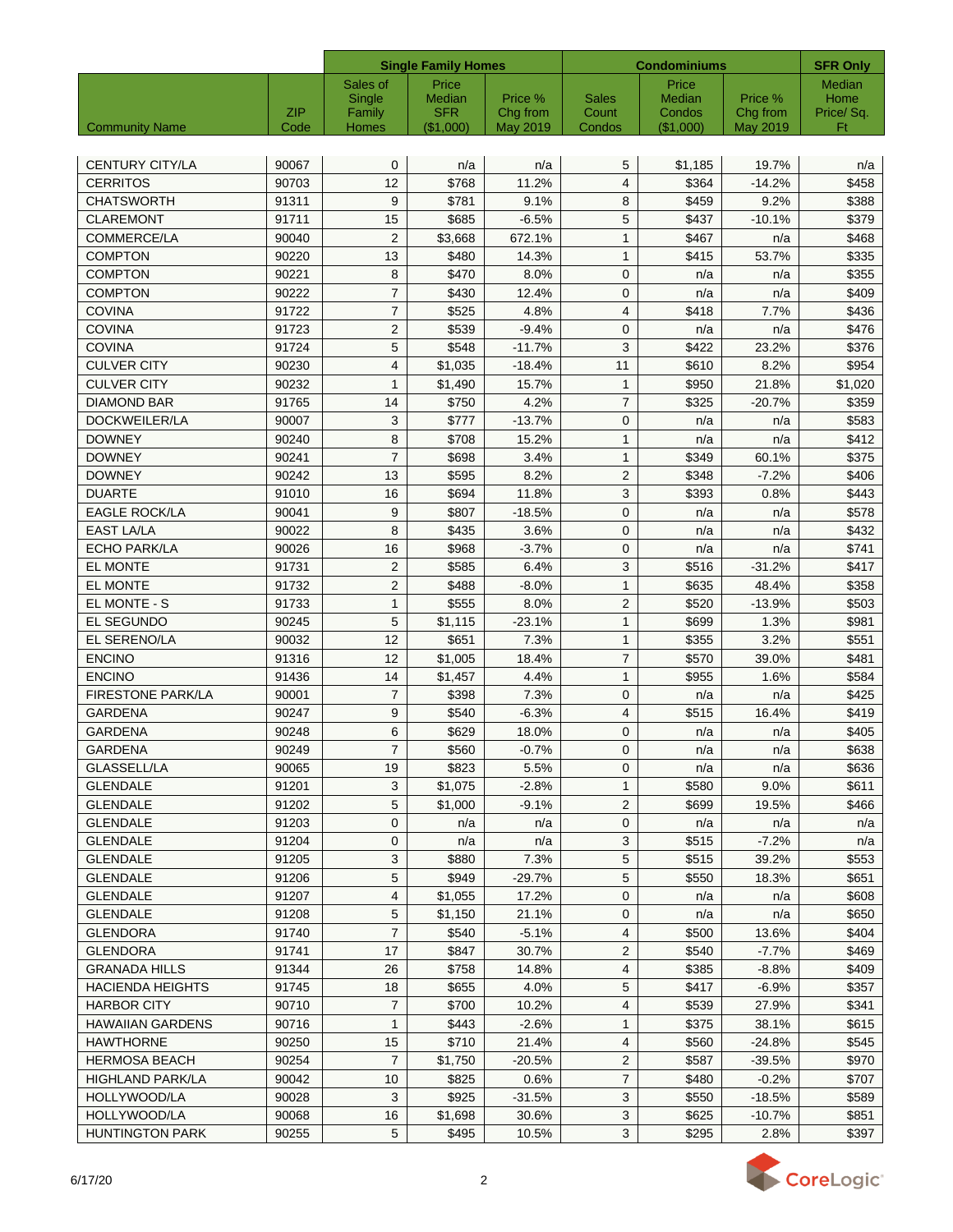|                       |             |                 | <b>Single Family Homes</b> |                      |                 | <b>Condominiums</b> |                      |                 |  |
|-----------------------|-------------|-----------------|----------------------------|----------------------|-----------------|---------------------|----------------------|-----------------|--|
|                       |             | Sales of        | Price                      |                      |                 | Price               |                      | Median          |  |
|                       |             | Single          | Median                     | Price %              | <b>Sales</b>    | Median              | Price %              | Home            |  |
| <b>Community Name</b> | ZIP<br>Code | Family<br>Homes | <b>SFR</b><br>(\$1,000)    | Chg from<br>May 2019 | Count<br>Condos | Condos<br>(\$1,000) | Chg from<br>May 2019 | Price/Sq.<br>Ft |  |
|                       |             |                 |                            |                      |                 |                     |                      |                 |  |
| <b>INGLEWOOD</b>      | 90301       | 4               | \$490                      | $-2.0%$              | $\mathbf{1}$    | \$635               | 58.8%                | \$495           |  |
| <b>INGLEWOOD</b>      | 90302       | 3               | \$340                      | $-46.9%$             | $\overline{2}$  | \$409               | 1.2%                 | \$440           |  |
| <b>INGLEWOOD</b>      | 90303       | 3               | \$501                      | $-9.4%$              | $\mathbf{0}$    | n/a                 | n/a                  | \$417           |  |
| <b>INGLEWOOD</b>      | 90304       | 3               | \$525                      | 6.1%                 | $\mathbf{1}$    | \$540               | n/a                  | \$723           |  |
| <b>INGLEWOOD</b>      | 90305       | 3               | \$820                      | 29.6%                | $\mathbf{0}$    | n/a                 | n/a                  | \$499           |  |
| LA CANADA FLINTRIDGE  | 91011       | 20              | \$1,755                    | $-15.8%$             | $\mathbf{0}$    | n/a                 | n/a                  | \$738           |  |
| LA CRESCENTA          | 91214       | 19              | \$882                      | 3.4%                 | $\mathbf{1}$    | \$675               | $-1.9%$              | \$629           |  |
| <b>LA MIRADA</b>      | 90638       | 28              | \$608                      | 8.5%                 | 5               | \$435               | $-19.1%$             | \$440           |  |
| <b>LA PUENTE</b>      | 91744       | 15              | \$465                      | $-0.5%$              | $\mathbf{0}$    | n/a                 | n/a                  | \$402           |  |
| <b>LA PUENTE</b>      | 91746       | 8               | \$551                      | 10.1%                | $\mathbf{1}$    | \$390               | 5.4%                 | \$360           |  |
| <b>LA VERNE</b>       | 91750       | 13              | \$730                      | 3.5%                 | 5               | \$260               | $-50.0%$             | \$409           |  |
| LADERA HEIGHTS/LA     | 90056       | $\overline{2}$  | \$979                      | $-27.5%$             | $\mathbf 0$     | n/a                 | n/a                  | \$428           |  |
| <b>LAKE HUGHES</b>    | 93532       | 3               | \$245                      | $-17.8%$             | $\mathbf 0$     | n/a                 | n/a                  | \$259           |  |
| LAKEWOOD              | 90712       | 25              | \$630                      | 6.4%                 | $\overline{2}$  | \$530               | n/a                  | \$504           |  |
| LAKEWOOD              | 90713       | 21              | \$655                      | 6.5%                 | $\mathbf 0$     | n/a                 | n/a                  | \$446           |  |
| <b>LAKEWOOD</b>       | 90715       | 4               | \$600                      | 4.8%                 | $\mathbf{1}$    | \$470               | 46.9%                | \$501           |  |
| LANCASTER             | 93534       | 28              | \$257                      | 2.8%                 | $\mathbf{1}$    | \$185               | 6.9%                 | \$173           |  |
| LANCASTER             | 93535       | 61              | \$271                      | 2.1%                 | $\mathbf{1}$    | \$130               | 0.8%                 | \$175           |  |
| LANCASTER             | 93536       | 62              | \$385                      | 9.7%                 | $\overline{4}$  | \$234               | 4.9%                 | \$197           |  |
| LAWNDALE              | 90260       | 4               | \$572                      | $-15.0%$             | $\mathbf{1}$    | \$840               | 127.0%               | \$636           |  |
| LINCOLN HEIGHTS/LA    | 90031       | $\overline{2}$  | \$605                      | $-19.3%$             | 3               | \$520               | 67.7%                | \$658           |  |
| <b>LITTLEROCK</b>     | 93543       | 13              | \$288                      | 6.7%                 | 0               |                     | n/a                  | \$233           |  |
| <b>LLANO</b>          | 93544       | 3               | \$275                      | $-6.8%$              | 0               | n/a<br>n/a          | n/a                  | \$189           |  |
| <b>LOMITA</b>         | 90717       | 6               | \$815                      | 15.9%                | 3               | \$550               | 6.8%                 | \$516           |  |
| LONG BEACH            | 90802       | $\mathbf{1}$    | \$330                      | $-42.1%$             | 24              | \$410               | 15.3%                | \$671           |  |
| LONG BEACH            | 90803       | 12              | \$1,138                    | $-12.2%$             | 5               | \$710               | 30.1%                | \$690           |  |
| LONG BEACH            | 90804       | 3               | \$728                      | 17.8%                | 3               | \$650               | 94.0%                | \$543           |  |
| LONG BEACH            | 90805       | 18              | \$478                      |                      |                 | \$240               |                      |                 |  |
|                       |             |                 |                            | 0.5%                 | 6               |                     | 6.0%                 | \$482           |  |
| <b>LONG BEACH</b>     | 90806       | 8               | \$562                      | 5.0%                 | $\mathbf{1}$    | \$450               | n/a                  | \$416           |  |
| <b>LONG BEACH</b>     | 90807       | 15              | \$745                      | 11.2%                | 9               | \$357               | 3.5%                 | \$496           |  |
| <b>LONG BEACH</b>     | 90808       | 28              | \$797                      | 15.2%                | $\mathbf 0$     | n/a                 | n/a                  | \$445           |  |
| LONG BEACH            | 90810       | 12              | \$503                      | 3.1%                 | $\mathbf{1}$    | \$335               | 11.7%                | \$454           |  |
| LONG BEACH            | 90813       | $\overline{c}$  | \$513                      | 46.6%                | $\mathbf{3}$    | \$515               | 15.7%                | \$489           |  |
| LONG BEACH            | 90814       | 9               | \$915                      | 2.2%                 | 5               | \$400               | -12.6%               | \$736           |  |
| LONG BEACH            | 90815       | 17              | \$720                      | 0.0%                 | $\overline{2}$  | \$526               | 8.6%                 | \$508           |  |
| LOS ANGELES           | 90003       | $\overline{7}$  | \$485                      | 15.5%                | 0               | n/a                 | n/a                  | \$396           |  |
| LOS ANGELES           | 90004       | 5               | \$1,245                    | $-2.9%$              | 4               | \$689               | 14.8%                | \$876           |  |
| <b>LOS ANGELES</b>    | 90006       | 0               | n/a                        | n/a                  | $\mathbf{1}$    | \$609               | 6.0%                 | n/a             |  |
| LOS ANGELES           | 90010       | 0               | n/a                        | n/a                  | 2               | \$983               | 18.4%                | n/a             |  |
| LOS ANGELES           | 90011       | 1               | \$205                      | $-52.3%$             | 0               | n/a                 | n/a                  | \$136           |  |
| LOS ANGELES           | 90012       | 0               | n/a                        | n/a                  | $\mathbf{1}$    | \$499               | $-32.7%$             | n/a             |  |
| LOS ANGELES           | 90013       | 0               | n/a                        | n/a                  | $\overline{2}$  | \$495               | $-30.8%$             | n/a             |  |
| <b>LOS ANGELES</b>    | 90014       | 0               | n/a                        | n/a                  | $\mathbf{1}$    | \$409               | $-10.2%$             | n/a             |  |
| LOS ANGELES           | 90015       | 0               | n/a                        | n/a                  | 6               | \$580               | 18.4%                | n/a             |  |
| LOS ANGELES           | 90016       | 17              | \$720                      | $-8.3%$              | $\overline{2}$  | \$465               | $-29.0%$             | \$750           |  |
| LOS ANGELES           | 90017       | 0               | n/a                        | n/a                  | $\mathbf{1}$    | \$815               | 43.2%                | n/a             |  |
| LOS ANGELES           | 90018       | $\overline{7}$  | \$908                      | 20.6%                | 0               | n/a                 | n/a                  | \$530           |  |
| LOS ANGELES           | 90019       | 14              | \$1,177                    | 23.8%                | 0               | n/a                 | n/a                  | \$719           |  |
| LOS ANGELES           | 90020       | 1               | \$4,900                    | 116.3%               | $\overline{2}$  | \$351               | -44.8%               | \$996           |  |
| LOS ANGELES           | 90023       | 5               | \$540                      | 38.8%                | 0               | n/a                 | n/a                  | \$363           |  |
| LOS ANGELES           | 90027       | 5               | \$1,515                    | 6.2%                 | $\mathbf 0$     | n/a                 | n/a                  | \$806           |  |
| LOS ANGELES           | 90029       | 0               | n/a                        | n/a                  | 0               | n/a                 | n/a                  | n/a             |  |
| LOS ANGELES           | 90034       | 9               | \$1,117                    | $-23.2%$             | $\mathbf{1}$    | \$852               | 10.6%                | \$918           |  |
| LOS ANGELES           | 90035       | $\overline{2}$  | \$1,729                    | 4.5%                 | $\overline{2}$  | \$968               | 9.2%                 | \$689           |  |

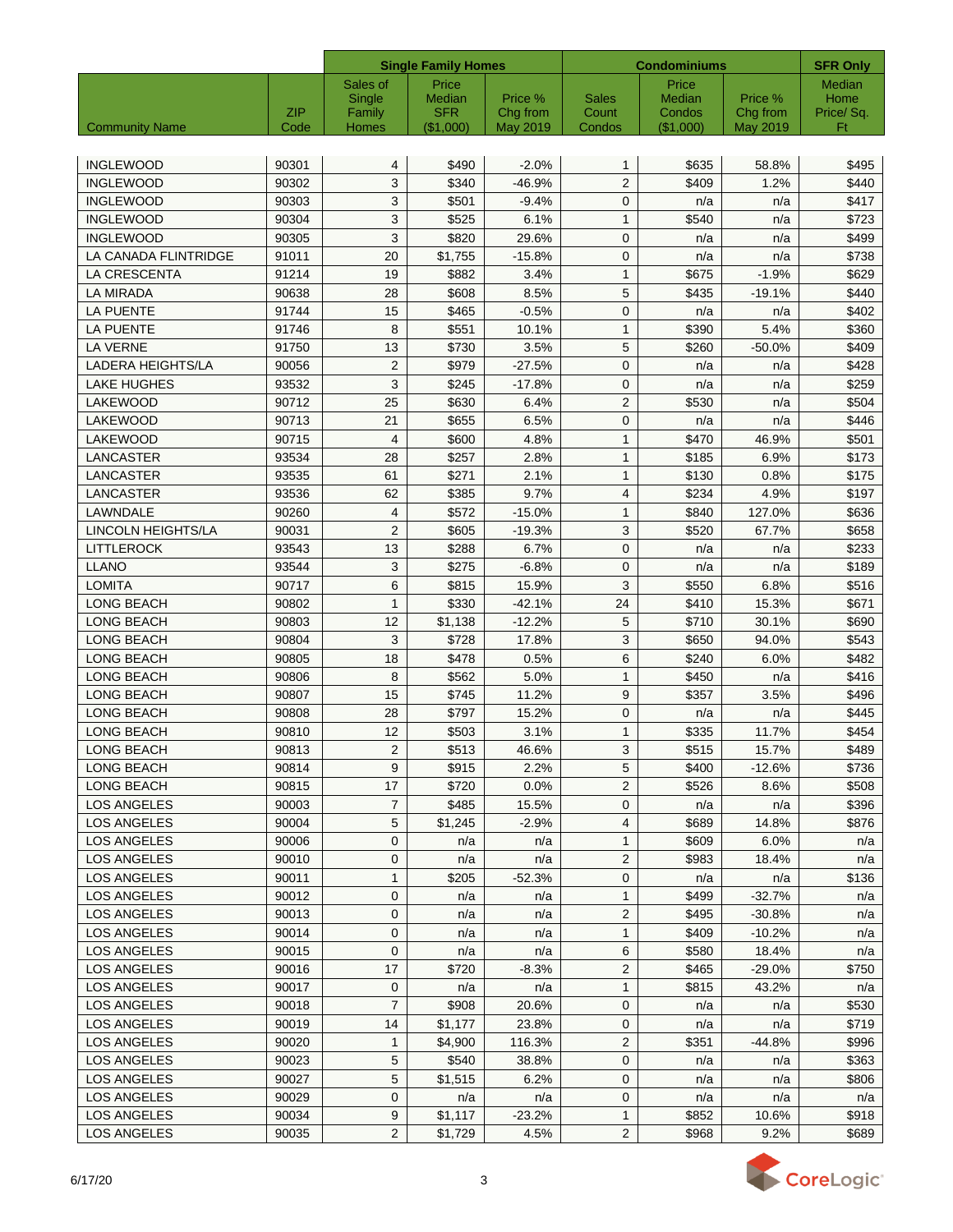|                        |                    | <b>Single Family Homes</b> |                         |                      | <b>Condominiums</b> | <b>SFR Only</b>     |                      |                 |
|------------------------|--------------------|----------------------------|-------------------------|----------------------|---------------------|---------------------|----------------------|-----------------|
|                        |                    | Sales of                   | Price                   |                      |                     | Price               |                      | <b>Median</b>   |
|                        |                    | Single                     | <b>Median</b>           | Price %              | <b>Sales</b>        | Median              | Price %              | Home            |
| <b>Community Name</b>  | <b>ZIP</b><br>Code | Family<br>Homes            | <b>SFR</b><br>(\$1,000) | Chg from<br>May 2019 | Count<br>Condos     | Condos<br>(\$1,000) | Chg from<br>May 2019 | Price/Sq.<br>Ft |
|                        |                    |                            |                         |                      |                     |                     |                      |                 |
| <b>LOS ANGELES</b>     | 90036              | 6                          | \$1,708                 | 2.2%                 | $\mathbf{0}$        | n/a                 | n/a                  | \$882           |
| <b>LOS ANGELES</b>     | 90037              | 6                          | \$483                   | 10.4%                | $\mathbf{0}$        | n/a                 | n/a                  | \$390           |
| <b>LOS ANGELES</b>     | 90039              | 11                         | \$1,273                 | $-2.1%$              | $\mathbf{1}$        | \$600               | $-1.2%$              | \$1,125         |
| <b>LOS ANGELES</b>     | 90047              | 25                         | \$500                   | 0.0%                 | $\overline{2}$      | \$682               | n/a                  | \$372           |
| <b>LOS ANGELES</b>     | 90057              | 1                          | \$900                   | $-52.0%$             | $\mathbf{1}$        | \$345               | $-6.8%$              | \$361           |
| <b>LOS ANGELES</b>     | 90062              | 8                          | \$628                   | 22.6%                | $\mathbf{0}$        | n/a                 | n/a                  | \$486           |
| <b>LOS ANGELES</b>     | 90063              | 8                          | \$512                   | 24.9%                | $\mathbf{0}$        | n/a                 | n/a                  | \$543           |
| <b>LOS ANGELES</b>     | 90021              | 0                          | n/a                     | n/a                  | $\mathbf{0}$        | n/a                 | n/a                  | n/a             |
| <b>LOS ANGELES</b>     | 90058              | 0                          | n/a                     | n/a                  | $\mathbf{0}$        | n/a                 | n/a                  | n/a             |
| LYNWOOD                | 90262              | 5                          | \$525                   | 17.3%                | $\mathbf{0}$        | n/a                 | n/a                  | \$368           |
| <b>MALIBU</b>          | 90265              | 16                         | \$1,895                 | $-13.8%$             | $\overline{7}$      | \$635               | $-48.2%$             | \$852           |
| <b>MANHATTAN BEACH</b> | 90266              | 16                         | \$2,619                 | 31.0%                | 3                   | \$1,520             | $-29.3%$             | \$928           |
| <b>MAR VISTA/LA</b>    | 90066              | 16                         | \$1,976                 | 31.8%                | 5                   | \$630               | $-19.0%$             | \$1,078         |
| <b>MARINA DEL REY</b>  | 90292              | 1                          | \$1,400                 | $-42.7%$             | 5                   | \$833               | $-24.7%$             | \$1,074         |
| <b>MAYWOOD</b>         | 90270              | 3                          | \$400                   | n/a                  | $\mathbf{0}$        | n/a                 | n/a                  | \$568           |
| <b>MISSION HILLS</b>   | 91345              | 8                          | \$585                   | 7.0%                 | $\mathbf 0$         | n/a                 | n/a                  | \$515           |
| <b>MONROVIA</b>        | 91016              | 17                         | \$795                   | $-3.0%$              | 5                   | \$580               | 8.5%                 | \$657           |
| <b>MONTEBELLO</b>      | 90640              | 8                          |                         | 4.6%                 | $\overline{4}$      | \$300               | $-18.4%$             | \$397           |
|                        |                    |                            | \$600                   |                      |                     |                     |                      |                 |
| <b>MONTEREY PARK</b>   | 91754              | 6                          | \$700                   | 6.9%                 | 2                   | \$545               | 15.9%                | \$446           |
| <b>MONTEREY PARK</b>   | 91755              | 7                          | \$675                   | $-4.3%$              | $\overline{4}$      | \$481               | 0.1%                 | \$465           |
| <b>MONTROSE</b>        | 91020              | 2                          | \$668                   | $-16.5%$             | $\mathbf{0}$        | n/a                 | n/a                  | \$872           |
| NEWHALL                | 91321              | 13                         | \$635                   | 2.6%                 | 14                  | \$350               | $-1.4%$              | \$309           |
| <b>NORTH HILLS</b>     | 91343              | 21                         | \$745                   | 22.1%                | $\overline{4}$      | \$425               | 21.4%                | \$432           |
| NORTH HOLLYWOOD        | 91601              | 2                          | \$1,438                 | 74.7%                | $\overline{4}$      | \$615               | 4.5%                 | \$851           |
| NORTH HOLLYWOOD        | 91602              | 5                          | \$1,745                 | 66.2%                | $\overline{7}$      | \$665               | 2.3%                 | \$693           |
| NORTH HOLLYWOOD        | 91605              | 11                         | \$689                   | 17.8%                | $\mathbf{1}$        | \$600               | 23.0%                | \$416           |
| NORTH HOLLYWOOD        | 91606              | 7                          | \$685                   | $-2.8%$              | $\mathbf 0$         | n/a                 | n/a                  | \$620           |
| <b>NORTHRIDGE</b>      | 91324              | 9                          | \$625                   | $-15.5%$             | $\mathbf{0}$        | n/a                 | n/a                  | \$380           |
| <b>NORTHRIDGE</b>      | 91325              | 11                         | \$700                   | $-16.2%$             | $\mathbf{0}$        | n/a                 | n/a                  | \$334           |
| <b>NORTHRIDGE</b>      | 91326              | 15                         | \$830                   | 2.9%                 | $\overline{7}$      | \$940               | 34.9%                | \$394           |
| <b>NORWALK</b>         | 90650              | 43                         | \$525                   | 6.1%                 | $\overline{4}$      | \$360               | 26.5%                | \$433           |
| PACIFIC PALISADES      | 90272              | 16                         | \$3,313                 | 21.9%                | $\mathbf{1}$        | \$1,448             | 52.4%                | \$1,043         |
| <b>PACOIMA</b>         | 91331              | 21                         | \$555                   | 11.0%                | $\overline{4}$      | \$382               | 15.3%                | \$405           |
| PALMDALE               | 93550              | 44                         | \$327                   | 18.9%                | 5                   | \$217               | $-18.6%$             | \$206           |
| PALMDALE               | 93551              | 60                         | \$400                   | 0.0%                 | 0                   | n/a                 | n/a                  | \$196           |
| <b>PALMDALE</b>        | 93552              | 28                         | \$316                   | 1.8%                 | $\mathbf{1}$        | \$233               | n/a                  | \$184           |
| PALMDALE               | 93591              | 8                          | \$248                   | 9.3%                 | 0                   | n/a                 | n/a                  | \$191           |
| PALOS VERDES PENIN     | 90274              | 12                         | \$1,857                 | 2.5%                 | 1                   | \$1,370             | 68.1%                | \$601           |
| PANORAMA CITY          | 91402              | 9                          | \$560                   | 7.7%                 | 2                   | \$273               | $-12.1%$             | \$367           |
| <b>PARAMOUNT</b>       | 90723              | 7                          | \$500                   | 35.1%                | 4                   | \$429               | 39.6%                | \$361           |
| <b>PASADENA</b>        | 91101              | 0                          | n/a                     | n/a                  | 5                   | \$540               | $-7.7%$              | n/a             |
| PASADENA               | 91103              | 11                         | \$795                   | $-52.7%$             | 1                   | \$575               | $-30.3%$             | \$602           |
| PASADENA               | 91104              | 13                         | \$972                   | 13.0%                | 1                   | \$415               | $-7.8%$              | \$588           |
| PASADENA               | 91105              | 7                          | \$1,055                 | $-37.9%$             | $\overline{2}$      | \$2,250             | 133.6%               | \$791           |
| <b>PASADENA</b>        | 91106              | 5                          | \$935                   | $-38.5%$             | 4                   | \$623               | 17.5%                | \$755           |
| PASADENA               | 91107              | 18                         | \$1,082                 | $-0.7%$              | $\mathbf{1}$        | \$900               | 24.9%                | \$594           |
| PEARBLOSSOM            | 93553              | $\mathbf{0}$               | n/a                     | n/a                  | 0                   | n/a                 | n/a                  | n/a             |
| <b>PICO RIVERA</b>     | 90660              | 16                         | \$484                   | $-0.3%$              | 1                   | \$374               | $-10.7%$             | \$438           |
| PLAYA DEL REY          | 90293              | 5                          | \$1,577                 | $-34.3%$             | 4                   | \$676               | $-8.5%$              | \$634           |
| PLAYA VISTA            | 90094              | 0                          | n/a                     | n/a                  | 2                   | \$1,398             | 51.9%                | n/a             |
| <b>POMONA</b>          | 91766              | 18                         | \$503                   | 21.9%                | 10                  | \$388               | 13.3%                | \$313           |
| <b>POMONA</b>          | 91767              | 12                         | \$473                   | 11.7%                | 3                   | \$596               | 42.8%                | \$354           |
| <b>POMONA</b>          | 91768              | 11                         | \$415                   | $-2.4%$              | $\mathbf 0$         | n/a                 | n/a                  | \$346           |
| RANCHO PALOS VERDE     | 90275              | 24                         | \$1,310                 | $-13.3%$             | $\overline{7}$      | \$615               | $-17.7%$             | \$618           |

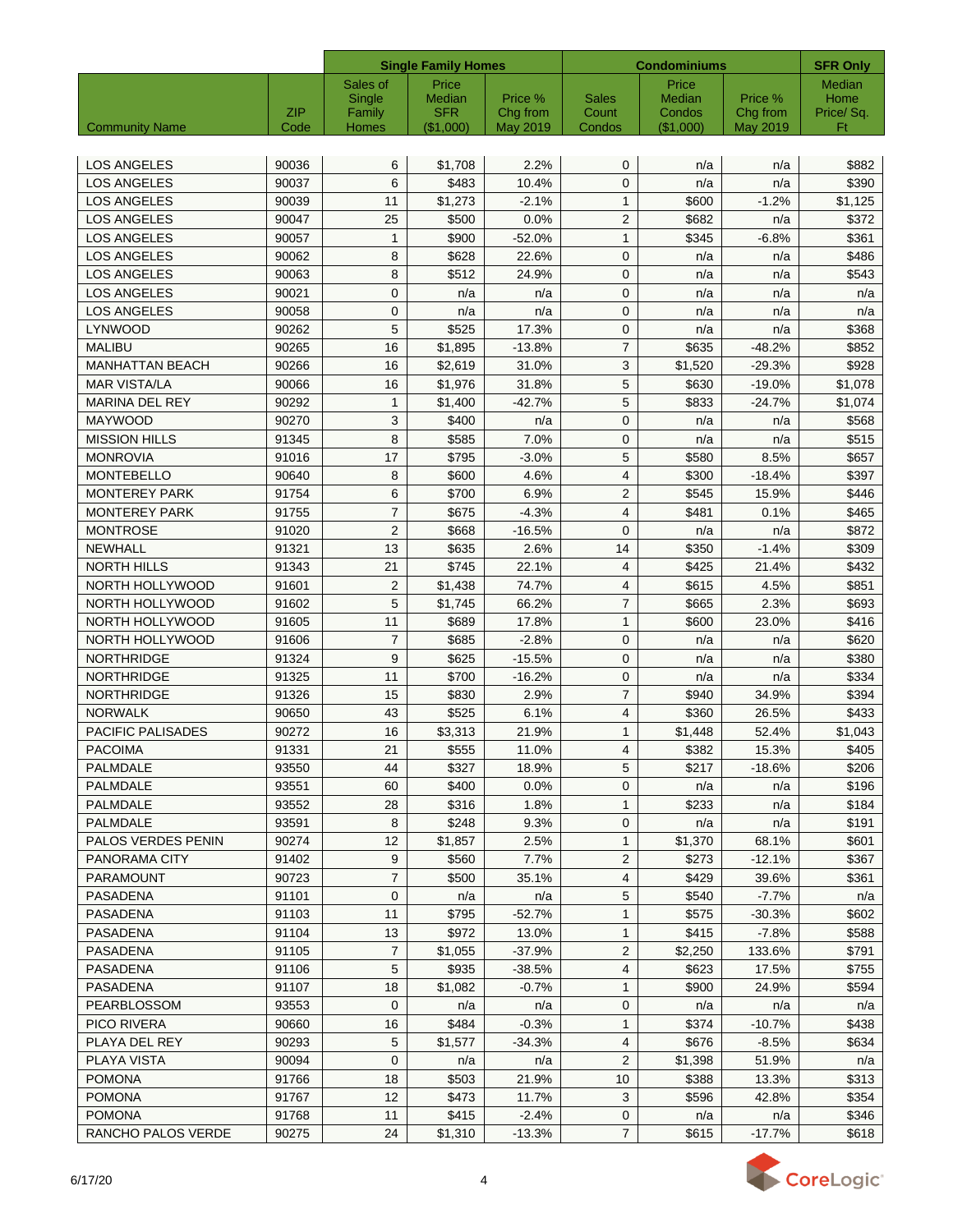|                         |             |                 | <b>Single Family Homes</b> |                      |                 | <b>Condominiums</b> |                      |                  |  |
|-------------------------|-------------|-----------------|----------------------------|----------------------|-----------------|---------------------|----------------------|------------------|--|
|                         |             | Sales of        | Price                      |                      |                 | Price               |                      | Median           |  |
|                         |             | Single          | Median                     | Price %              | <b>Sales</b>    | Median              | Price %              | Home             |  |
| <b>Community Name</b>   | ZIP<br>Code | Family<br>Homes | <b>SFR</b><br>(\$1,000)    | Chg from<br>May 2019 | Count<br>Condos | Condos<br>(\$1,000) | Chg from<br>May 2019 | Price/ Sq.<br>Ft |  |
|                         |             |                 |                            |                      |                 |                     |                      |                  |  |
| RANCHO PARK/LA          | 90064       | 5               | \$1,770                    | $-19.2%$             | 2               | \$680               | $-29.4%$             | \$1,046          |  |
| REDONDO BEACH           | 90277       | 14              | \$1,399                    | $-12.3%$             | 9               | \$922               | $-7.8%$              | \$891            |  |
| REDONDO BEACH           | 90278       | 15              | \$1,075                    | 0.5%                 | 15              | \$948               | 8.9%                 | \$665            |  |
| <b>RESEDA</b>           | 91335       | 23              | \$603                      | 5.5%                 | $\overline{2}$  | \$385               | 1.3%                 | \$466            |  |
| <b>ROSEMEAD</b>         | 91770       | 6               | \$629                      | 1.9%                 | $\mathbf{0}$    | n/a                 | n/a                  | \$493            |  |
| ROWLAND HEIGHTS         | 91748       | $\overline{7}$  | \$653                      | 1.2%                 | $\mathbf{0}$    | n/a                 | n/a                  | \$390            |  |
| <b>SAN DIMAS</b>        | 91773       | 11              | \$725                      | 19.2%                | 5               | \$465               | 7.4%                 | \$355            |  |
| <b>SAN FERNANDO</b>     | 91340       | 6               | \$508                      | 8.0%                 | $\mathbf{0}$    | n/a                 | n/a                  | \$405            |  |
| <b>SAN GABRIEL</b>      | 91775       | 3               | \$850                      | $-13.9%$             | $\mathbf{1}$    | \$615               | n/a                  | \$586            |  |
| <b>SAN GABRIEL</b>      | 91776       | 4               | \$825                      | 21.3%                | 2               | \$628               | $-13.4%$             | \$459            |  |
| <b>SAN MARINO</b>       | 91108       | 0               | n/a                        | n/a                  | $\mathbf{0}$    | n/a                 | n/a                  | n/a              |  |
| <b>SAN PEDRO</b>        | 90731       | 18              | \$595                      | $-13.5%$             | 3               | \$499               | 0.8%                 | \$471            |  |
| <b>SAN PEDRO</b>        | 90732       | $\overline{7}$  | \$794                      | $-9.0%$              | 11              | \$539               | 37.2%                | \$507            |  |
| SANFORD/LA              | 90005       | $\overline{2}$  | \$1,793                    | 92.7%                | $\mathbf{1}$    | \$640               | $-4.4%$              | \$604            |  |
| <b>SANTA CLARITA</b>    | 91350       | 17              | \$610                      | 3.8%                 | 14              | \$533               | 13.3%                | \$327            |  |
| <b>SANTA CLARITA</b>    | 91390       | 17              | \$723                      | 12.2%                | 3               | \$430               | 1.4%                 | \$280            |  |
| <b>SANTA FE SPRINGS</b> | 90670       | 8               | \$541                      | 9.3%                 | $\mathbf 0$     | n/a                 | n/a                  | \$379            |  |
| <b>SANTA MONICA</b>     | 90401       | $\mathbf{0}$    | n/a                        | n/a                  | 0               | n/a                 | n/a                  | n/a              |  |
| <b>SANTA MONICA</b>     | 90402       | 5               | \$3,600                    | $-43.0%$             | 2               | \$1,645             | $-23.5%$             | \$1,562          |  |
| <b>SANTA MONICA</b>     | 90403       | $\overline{2}$  | \$2,500                    | 1.0%                 | 9               | \$1,300             | 11.2%                | \$912            |  |
| <b>SANTA MONICA</b>     | 90404       | $\mathbf{0}$    | n/a                        | n/a                  | 3               | \$1,110             | 22.9%                | n/a              |  |
| <b>SANTA MONICA</b>     | 90405       | 3               | \$1,780                    | $-4.8%$              | 5               | \$1,316             | $-6.1%$              | \$955            |  |
| <b>SHERMN OAKS</b>      | 91403       | 4               | \$2,710                    | 69.5%                | 5               | \$480               | $-10.3%$             | \$958            |  |
| <b>SHERMN OAKS</b>      | 91423       | 20              | \$1,418                    | 10.6%                | 3               | \$790               | 34.8%                | \$712            |  |
| <b>SIERRA MADRE</b>     | 91024       | 5               | \$727                      | $-37.6%$             | $\mathbf{0}$    | n/a                 | n/a                  | \$625            |  |
| <b>SIGNAL HILL</b>      | 90755       | $\mathbf{0}$    | n/a                        | n/a                  | $\overline{4}$  | \$463               | 11.6%                | n/a              |  |
| <b>SOUTH GATE</b>       | 90280       | 12              | \$434                      | $-4.1%$              | $\mathbf{1}$    | \$425               | 10.4%                | \$397            |  |
| SOUTH PASADENA          | 91030       | 5               | \$1,415                    | $-3.8%$              | $\mathbf{0}$    | n/a                 | n/a                  | \$796            |  |
| <b>STEVENSON RANCH</b>  | 91381       | $\overline{4}$  | \$777                      | $-15.6%$             | $\overline{4}$  | \$578               | 17.9%                | \$336            |  |
| <b>STUDIO CITY</b>      | 91604       | 9               | \$1,435                    | $-31.0%$             | 6               | \$595               | $-13.0%$             | \$760            |  |
| <b>SUN VALLEY</b>       | 91352       | 11              | \$613                      | 9.9%                 | $\mathbf{1}$    | \$410               | $-1.2%$              | \$456            |  |
| <b>SUNLAND</b>          | 91040       | 10              | \$800                      | 31.1%                | $\mathbf{2}$    | \$430               | $-8.5%$              | \$494            |  |
| <b>SYLMAR</b>           | 91342       | $\overline{26}$ | \$620                      | 9.1%                 | 10              | \$404               | $-1.7%$              | \$386            |  |
| TARZANA                 | 91356       | 10              | \$1,303                    | $-13.2%$             | 6               | \$404               | $-6.9%$              | \$438            |  |
| TEMPLE CITY             | 91780       | 5               | \$950                      | 25.8%                | 2               | \$590               | $-8.5%$              | \$499            |  |
| <b>TOPANGA</b>          | 90290       | 8               | \$1,100                    | $-36.2%$             | $\mathbf{1}$    | \$652               | n/a                  | \$844            |  |
| <b>TORRANCE</b>         | 90501       | 8               | \$761                      | 3.9%                 | 2               | \$556               | $-4.7%$              | \$455            |  |
| <b>TORRANCE</b>         | 90502       | $\overline{c}$  | \$583                      | 1.7%                 | 3               | \$290               | $-12.1%$             | \$450            |  |
| <b>TORRANCE</b>         | 90503       | 9               | \$850                      | $-6.2%$              | $\overline{7}$  | \$743               | 9.5%                 | \$577            |  |
| <b>TORRANCE</b>         | 90504       | 10              | \$709                      | $-0.9%$              | 0               | n/a                 | n/a                  | \$527            |  |
| <b>TORRANCE</b>         | 90505       | 10              | \$940                      | $-2.5%$              | $\mathbf{3}$    | \$810               | 67.0%                | \$617            |  |
| <b>TUJUNGA</b>          | 91042       | 13              | \$608                      | $-11.3%$             | 0               | n/a                 | n/a                  | \$527            |  |
| <b>VALENCIA</b>         | 91354       | 5               | \$618                      | $-2.3%$              | 21              | \$535               | 3.9%                 | \$363            |  |
| VALENCIA                | 91355       | 9               | \$600                      | $-0.8%$              | 23              | \$491               | $-1.8%$              | \$314            |  |
| <b>VALLEY VILLAGE</b>   | 91607       | 11              | \$1,106                    | 18.9%                | 6               | \$522               | 20.6%                | \$611            |  |
| VAN NUYS                | 91401       | 5               | \$800                      | $-7.2%$              | $\mathbf{2}$    | \$491               | 1.3%                 | \$593            |  |
| VAN NUYS                | 91405       | 11              | \$670                      | 26.4%                | $\overline{2}$  | \$313               | $-19.2%$             | \$444            |  |
| VAN NUYS/LK BALBOA      | 91406       | 21              | \$650                      | 4.0%                 | $\mathbf{1}$    | \$460               | 26.7%                | \$469            |  |
| VAN NUYS/SHERMAN O      | 91411       | $\overline{7}$  | \$900                      | 7.8%                 | $\mathbf{1}$    | \$800               | 122.2%               | \$526            |  |
| <b>VENICE</b>           | 90291       | 9               | \$2,135                    | 16.1%                | $\mathbf{1}$    | \$870               | -26.1%               | \$1,332          |  |
| <b>VIEW PARK/LA</b>     | 90043       | 14              | \$575                      | $-3.4%$              | 0               | n/a                 | n/a                  | \$401            |  |
| WALNUT                  | 91789       | 13              | \$780                      | 7.9%                 | $\mathbf{2}$    | \$605               | 42.4%                | \$398            |  |
| <b>WATTS/LA</b>         | 90002       | 11              | \$386                      | $-3.1%$              | $\mathbf 0$     | n/a                 | n/a                  | \$408            |  |
| <b>WEST COVINA</b>      | 91790       | 8               | \$618                      | 12.2%                | $\mathbf{1}$    | \$315               | $-23.2%$             | \$438            |  |
|                         |             |                 |                            |                      |                 |                     |                      |                  |  |

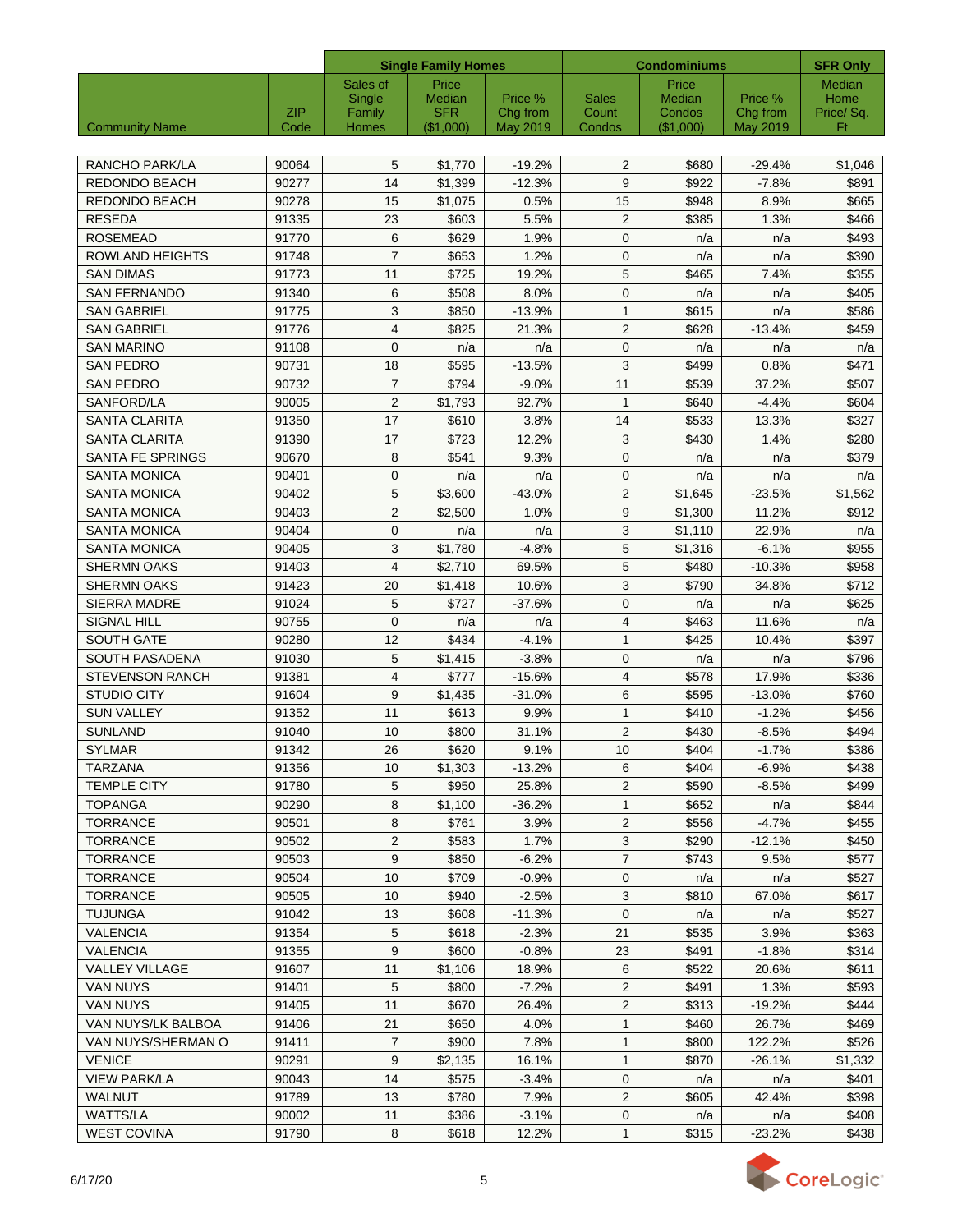|                         |            | <b>Single Family Homes</b> |                      |                     | <b>Condominiums</b>   | <b>SFR Only</b>  |                     |                   |
|-------------------------|------------|----------------------------|----------------------|---------------------|-----------------------|------------------|---------------------|-------------------|
|                         |            | Sales of                   | Price                |                     |                       | Price            |                     | Median            |
|                         | <b>ZIP</b> | Single<br>Family           | Median<br><b>SFR</b> | Price %<br>Chg from | <b>Sales</b><br>Count | Median<br>Condos | Price %<br>Chg from | Home<br>Price/Sq. |
| <b>Community Name</b>   | Code       | Homes                      | (\$1,000)            | May 2019            | Condos                | (\$1,000)        | May 2019            | Ft                |
|                         |            |                            |                      |                     |                       |                  |                     |                   |
| <b>WEST COVINA</b>      | 91791      | 12                         | \$628                | $-3.3%$             | $\mathbf{1}$          | \$430            | 14.7%               | \$346             |
| <b>WEST COVINA</b>      | 91792      | 4                          | \$549                | $-1.5%$             | $\mathbf{2}$          | \$395            | 9.3%                | \$342             |
| <b>WEST HILLS</b>       | 91307      | 9                          | \$790                | 14.6%               | 3                     | \$465            | n/a                 | \$469             |
| WEST HOLLYWOOD/LA       | 90038      | $\mathbf{1}$               | \$1,477              | 7.0%                | $\mathbf{0}$          | n/a              | n/a                 | \$985             |
| WEST HOLLYWOOD/LA       | 90046      | 12                         | \$2,035              | 10.7%               | $\overline{4}$        | \$495            | $-33.2%$            | \$943             |
| WEST HOLLYWOOD/LA       | 90048      | $\overline{4}$             | \$1,535              | $-15.7%$            | $\overline{2}$        | \$1,195          | 31.3%               | \$1,071           |
| WEST HOLLYWOOD/LA       | 90069      | $\overline{2}$             | \$1,205              | $-37.9%$            | 16                    | \$951            | 18.2%               | \$588             |
| WEST LA/LA              | 90025      | $\overline{4}$             | \$1,770              | $-19.6%$            | 5                     | \$850            | $-5.0%$             | \$1,112           |
| WESTCHESTER/LA          | 90045      | 19                         | \$1,032              | $-14.0%$            | $\mathbf{1}$          | \$625            | 22.9%               | \$841             |
| WESTWOOD/LA             | 90024      | $\overline{2}$             | \$3,895              | 12.6%               | 11                    | \$952            | $-0.3%$             | \$1,121           |
| <b>WHITTIER</b>         | 90601      | 6                          | \$775                | 32.2%               | 3                     | \$478            | 31.9%               | \$375             |
| <b>WHITTIER</b>         | 90602      | 10                         | \$635                | $-9.9%$             | $\mathbf{1}$          | \$435            | 11.8%               | \$395             |
| <b>WHITTIER</b>         | 90603      | 14                         | \$630                | $-1.6%$             | $\mathbf 0$           | n/a              | n/a                 | \$379             |
| <b>WHITTIER</b>         | 90604      | 20                         | \$602                | 8.5%                | $\overline{4}$        | \$363            | $-15.2%$            | \$427             |
| <b>WHITTIER</b>         | 90605      | 19                         | \$540                | 3.3%                | $\mathbf{0}$          | n/a              | n/a                 | \$429             |
| <b>WHITTIER</b>         | 90606      | 16                         | \$523                | 10.6%               | $\mathbf 0$           | n/a              | n/a                 | \$420             |
| <b>WILMINGTON</b>       | 90744      | $\overline{7}$             | \$410                | $-11.8%$            | 2                     | \$329            | $-3.1%$             | \$447             |
| <b>WINNETKA</b>         | 91306      | 8                          | \$613                | 2.1%                | 6                     | \$338            | $-1.5%$             | \$357             |
| <b>WOODLAND HILLS</b>   | 91364      | 21                         | \$910                | 7.0%                | $\mathbf{0}$          | n/a              | n/a                 | \$458             |
| <b>WOODLAND HILLS</b>   | 91367      | 19                         | \$955                | 15.4%               | 11                    | \$396            | $-11.6%$            | \$446             |
| <b>ORANGE COUNTY</b>    |            | 1,043                      | \$796                | $-0.4%$             | 427                   | \$520            | 4.2%                | \$435             |
| <b>ALISO VIEJO</b>      | 92656      | 17                         | \$900                | 0.8%                | 28                    | \$598            | 18.6%               | \$426             |
| <b>ANAHEIM</b>          | 92801      | 8                          | \$608                | 5.7%                | 3                     | \$450            | $-3.2%$             | \$401             |
| <b>ANAHEIM</b>          | 92802      | 8                          | \$671                | 12.7%               | $\overline{2}$        | \$30             | $-93.0%$            | \$389             |
| <b>ANAHEIM</b>          | 92804      | 23                         | \$620                | 0.6%                | 5                     | \$338            | $-12.2%$            | \$380             |
| ANAHEIM                 | 92805      | 12                         | \$645                | 19.4%               | $\mathbf{2}$          | \$514            | 7.0%                | \$361             |
| <b>ANAHEIM</b>          | 92806      | 11                         | \$650                | 10.2%               | $\mathbf{1}$          | \$400            | 3.9%                | \$393             |
| ANAHEIM HILLS           | 92807      | 23                         | \$755                | 2.7%                | $\overline{4}$        | \$518            | 45.8%               | \$382             |
| ANAHEIM HILLS           | 92808      | 11                         | \$835                | 6.4%                | 6                     | \$516            | $-0.4%$             | \$377             |
| <b>BALBOA ISLAND</b>    | 92662      | $\overline{2}$             | \$2,680              | n/a                 | $\mathbf 0$           | n/a              | n/a                 | \$2,072           |
| <b>BREA</b>             | 92821      | 22                         | \$735                | $-1.5%$             | 3                     | \$585            | $-4.9%$             | \$425             |
| <b>BREA</b>             | 92823      | 3                          | \$1,000              | $-14.7%$            | $\overline{2}$        | \$1,023          | 25.1%               | \$346             |
| <b>BUENA PARK</b>       | 90620      | $\overline{22}$            | \$638                | 4.8%                | $\mathsf{O}\xspace$   | n/a              | n/a                 | \$417             |
| BUENA PARK              | 90621      | $\overline{7}$             | \$510                | 3.0%                | 3                     | \$620            | 13.8%               | \$378             |
| <b>CAPISTRANO BEACH</b> | 92624      | 6                          | \$973                | $-37.3%$            | $\mathbf{1}$          | \$400            | n/a                 | \$582             |
| CORONA DEL MAR          | 92625      | 9                          | \$2,735              | $-18.4%$            | $\overline{4}$        | \$1,568          | 18.3%               | \$1,333           |
| <b>COSTA MESA</b>       | 92626      | 20                         | \$920                | 20.3%               | 4                     | \$678            | 29.0%               | \$491             |
| <b>COSTA MESA</b>       | 92627      | 14                         | \$856                | 7.4%                | 8                     | \$629            | $-3.6%$             | \$546             |
| <b>CYPRESS</b>          | 90630      | 21                         | \$755                | 8.6%                | 3                     | \$478            | $-7.1%$             | \$405             |
| DANA POINT              | 92629      | 19                         | \$1,075              | $-22.6%$            | 9                     | \$650            | 12.1%               | \$589             |
| <b>FOOTHILL RANCH</b>   | 92610      | 8                          | \$919                | $-4.9%$             | $\mathbf{1}$          | \$520            | 29.4%               | \$380             |
| FOUNTAIN VALLEY         | 92708      | 17                         | \$895                | 10.5%               | $\overline{2}$        | \$388            | 2.0%                | \$432             |
| <b>FULLERTON</b>        | 92831      | 14                         | \$813                | 6.6%                | 3                     | \$378            | 43.3%               | \$397             |
| <b>FULLERTON</b>        | 92832      | 7                          | \$602                | 9.5%                | $\mathbf{1}$          | \$575            | 43.4%               | \$421             |
| <b>FULLERTON</b>        | 92833      | 11                         | \$688                | 14.9%               | 4                     | \$523            | 11.9%               | \$394             |
| <b>FULLERTON</b>        | 92835      | 16                         | \$761                | $-3.7%$             | 3                     | \$390            | 32.4%               | \$386             |
| <b>GARDEN GROVE</b>     | 92840      | 20                         | \$607                | $-1.9%$             | 9                     | \$428            | 14.1%               | \$521             |
| <b>GARDEN GROVE</b>     | 92841      | 3                          | \$595                | $-8.5\%$            | $\mathbf{1}$          | \$415            | $-2.9%$             | \$521             |
| <b>GARDEN GROVE</b>     | 92843      | 5                          | \$615                | 2.5%                | $\mathbf{1}$          | \$530            | 60.5%               | \$494             |
| <b>GARDEN GROVE</b>     | 92844      | 6                          | \$590                | $-3.7%$             | 0                     | n/a              | n/a                 | \$447             |
| <b>GARDEN GROVE</b>     | 92845      | 5                          | \$705                | 6.8%                | $\mathbf{2}$          | \$433            | 8.5%                | \$416             |
| <b>HUNTINGTON BEACH</b> | 92646      | 31                         | \$825                | $-9.1%$             | 12                    | \$515            | 0.8%                | \$526             |
| <b>HUNTINGTON BEACH</b> | 92647      | 15                         | \$814                | 3.7%                | 3                     | \$379            | $-9.2%$             | \$475             |
| <b>HUNTINGTON BEACH</b> | 92648      | 15                         | \$1,260              | $-6.7%$             | 8                     | \$778            | 14.3%               | \$644             |

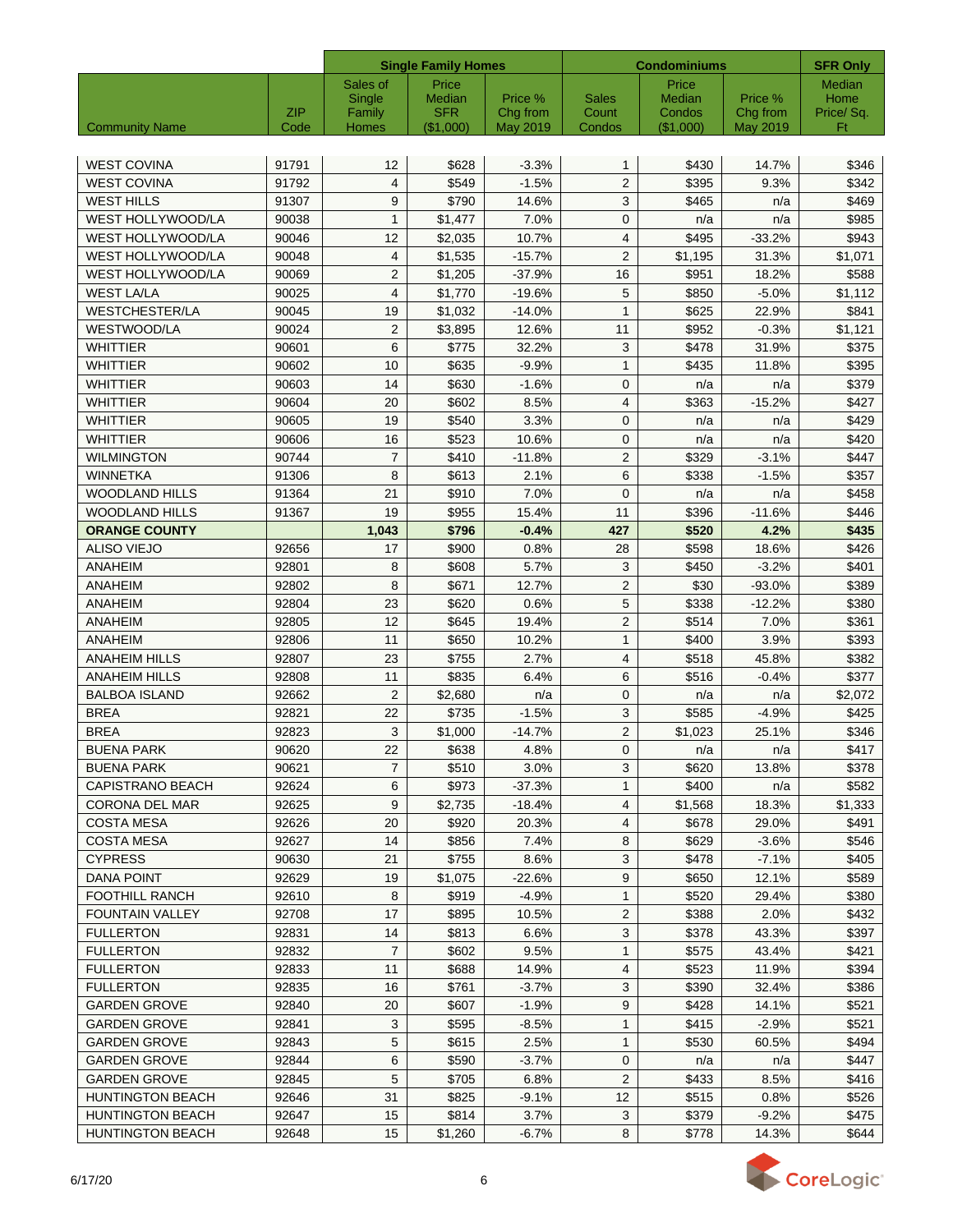|                            |                    | <b>Single Family Homes</b> |                         |                      | <b>Condominiums</b> | <b>SFR Only</b>     |                      |                 |
|----------------------------|--------------------|----------------------------|-------------------------|----------------------|---------------------|---------------------|----------------------|-----------------|
|                            |                    | Sales of                   | Price                   |                      |                     | Price               |                      | <b>Median</b>   |
|                            |                    | Single                     | Median                  | Price %              | <b>Sales</b>        | Median              | Price %              | Home            |
| <b>Community Name</b>      | <b>ZIP</b><br>Code | Family<br>Homes            | <b>SFR</b><br>(\$1,000) | Chg from<br>May 2019 | Count<br>Condos     | Condos<br>(\$1,000) | Chg from<br>May 2019 | Price/Sq.<br>Ft |
|                            |                    |                            |                         |                      |                     |                     |                      |                 |
| <b>HUNTINGTON BEACH</b>    | 92649              | 12                         | \$1,293                 | 43.8%                | $\overline{2}$      | \$438               | $-4.5%$              | \$529           |
| <b>IRVINE</b>              | 92602              | 5                          | \$1,690                 | 29.2%                | 6                   | \$800               | 0.9%                 | \$490           |
| <b>IRVINE</b>              | 92603              | 6                          | \$3,888                 | 89.6%                | $\overline{2}$      | \$788               | $-10.8%$             | \$690           |
| <b>IRVINE</b>              | 92604              | 8                          | \$815                   | $-0.7%$              | 3                   | \$604               | $-17.3%$             | \$548           |
| <b>IRVINE</b>              | 92606              | 1                          | \$1.000                 | 10.7%                | $\overline{2}$      | \$573               | $-4.6%$              | \$387           |
| <b>IRVINE</b>              | 92612              | $\overline{c}$             | \$728                   | $-16.7%$             | 6                   | \$617               | $-13.7%$             | \$350           |
| <b>IRVINE</b>              | 92614              | $\overline{c}$             | \$953                   | 8.9%                 | 6                   | \$668               | 18.1%                | \$516           |
| <b>IRVINE</b>              | 92618              | 7                          | \$1,430                 | 0.5%                 | 18                  | \$765               | 4.1%                 | \$436           |
| <b>IRVINE</b>              | 92620              | 13                         | \$1,017                 | $-5.8%$              | 14                  | \$693               | 9.1%                 | \$475           |
| LA HABRA                   | 90631              | 34                         | \$603                   | $-3.5%$              | 3                   | \$370               | 9.1%                 | \$380           |
| LA PALMA                   | 90623              | 6                          | \$678                   | $-5.2%$              | $\mathbf 0$         | n/a                 | n/a                  | \$466           |
| <b>LADERA RANCH</b>        | 92694              | 22                         | \$825                   | $-29.2%$             | 18                  | \$581               | 2.3%                 | \$392           |
| <b>LAGUNA BEACH</b>        | 92651              | 18                         | \$2,487                 | 35.5%                | $\overline{2}$      | \$538               | $-74.8%$             | \$1,148         |
| <b>LAGUNA HILLS</b>        | 92653              | 10                         | \$824                   | $-6.5%$              | 3                   | \$455               | $-2.2%$              | \$417           |
| <b>LAGUNA NIGUEL</b>       | 92677              | 25                         | \$1,070                 | 17.3%                | 18                  | \$499               | 3.2%                 | \$474           |
| <b>LAGUNA WOODS</b>        | 92637              | $\mathbf{0}$               | n/a                     | n/a                  | 17                  | \$310               | $-2.1%$              | n/a             |
| <b>LAKE FOREST</b>         | 92630              | 28                         | \$770                   | $-1.3%$              | 15                  | \$459               | 15.2%                | \$390           |
| <b>LOS ALAMITOS</b>        | 90720              | 7                          | \$1,340                 | 21.8%                | $\mathbf{1}$        | \$635               | $-18.1%$             | \$548           |
| <b>MIDWAY CITY</b>         |                    |                            |                         |                      |                     |                     |                      |                 |
|                            | 92655              | $\mathbf{1}$               | \$1,000                 | 50.4%                | $\mathbf{1}$        | \$365               | $-20.7%$             | \$309           |
| <b>MISSION VIEJO</b>       | 92691              | 29                         | \$780                   | $-0.1%$              | 6                   | \$395               | $-7.3%$              | \$392           |
| <b>MISSION VIEJO</b>       | 92692              | 32                         | \$761                   | $-1.5%$              | 10                  | \$625               | 27.8%                | \$394           |
| <b>NEWPORT BEACH</b>       | 92660              | 22                         | \$2,228                 | 7.5%                 | 5                   | \$900               | $-16.6%$             | \$745           |
| <b>NEWPORT BEACH</b>       | 92661              | 4                          | \$2,410                 | 2.6%                 | $\mathbf 0$         | n/a                 | n/a                  | \$1,425         |
| <b>NEWPORT BEACH</b>       | 92663              | 6                          | \$2,685                 | $-6.3%$              | 11                  | \$655               | $-9.0%$              | \$1,339         |
| <b>NEWPORT COAST</b>       | 92657              | $\overline{7}$             | \$5,000                 | $-6.5%$              | $\overline{2}$      | \$2,155             | 68.5%                | \$926           |
| <b>ORANGE</b>              | 92865              | 5                          | \$708                   | $-2.7%$              | $\overline{4}$      | \$419               | $-20.2%$             | \$406           |
| <b>ORANGE</b>              | 92866              | 4                          | \$706                   | $-9.0%$              | 2                   | \$380               | n/a                  | \$470           |
| ORANGE                     | 92867              | 14                         | \$745                   | $-12.5%$             | $\mathbf 0$         | n/a                 | n/a                  | \$380           |
| <b>ORANGE</b>              | 92868              | 6                          | \$575                   | $-5.0%$              | $\overline{2}$      | \$565               | 56.9%                | \$496           |
| <b>ORANGE</b>              | 92869              | 16                         | \$837                   | 8.2%                 | 8                   | \$433               | $-6.0%$              | \$400           |
| <b>PLACENTIA</b>           | 92870              | 15                         | \$700                   | 2.3%                 | $\overline{4}$      | \$378               | $-24.8%$             | \$397           |
| RANCHO SANTA MARG          | 92688              | 21                         | \$780                   | 8.4%                 | 18                  | \$437               | $-7.7%$              | \$384           |
| SAN CLEMENTE               | 92672              | 16                         | \$779                   | $-31.2%$             | $\overline{4}$      | \$945               | 31.3%                | \$532           |
| <b>SAN CLEMENTE</b>        | 92673              | 14                         | \$1,100                 | 8.4%                 | 6                   | \$570               | $-7.7\%$             | \$403           |
| <b>SAN JUAN CAPISTRANO</b> | 92675              | 20                         | \$843                   | $-8.4%$              | 6                   | \$460               | $-17.5%$             | \$433           |
| SANTA ANA                  | 92701              | 4                          | \$505                   | $-9.8%$              | 8                   | \$277               | 0.2%                 | \$496           |
| <b>SANTA ANA</b>           | 92703              | 3                          | \$529                   | 7.4%                 | 0                   | n/a                 | n/a                  | \$375           |
| <b>SANTA ANA</b>           | 92704              | 3                          | \$225                   | $-60.1%$             | 5                   | \$390               | $-4.9%$              | \$168           |
| <b>SANTA ANA</b>           | 92705              | 20                         | \$933                   | 3.4%                 | 1                   | n/a                 | n/a                  | \$437           |
| <b>SANTA ANA</b>           | 92706              | 16                         | \$655                   | 3.1%                 | $\mathbf{3}$        | \$369               | 14.6%                | \$430           |
| <b>SANTA ANA</b>           | 92707              | 10                         | \$564                   | $-0.2%$              | $\mathbf 0$         | n/a                 | n/a                  | \$419           |
| <b>SEAL BEACH</b>          | 90740              | 4                          | \$960                   | $-4.7%$              | 0                   | n/a                 | n/a                  | \$541           |
| <b>SILVERADO</b>           | 92676              | 3                          | \$574                   | $-53.2%$             | 0                   | n/a                 | n/a                  | \$493           |
| <b>STANTON</b>             | 90680              | 6                          | \$589                   | 18.6%                | 4                   | \$420               | $-3.4%$              | \$432           |
| <b>SUNSET BEACH</b>        | 90742              | 0                          | n/a                     | n/a                  | $\overline{2}$      | \$3,200             | n/a                  | n/a             |
| <b>SURFSIDE</b>            | 90743              | 0                          | n/a                     | n/a                  | 0                   | n/a                 | n/a                  | n/a             |
| <b>TRABUCO CANYON</b>      | 92678              | $\mathbf{0}$               | n/a                     | n/a                  | $\mathbf{0}$        | n/a                 | n/a                  | n/a             |
| <b>TRABUCO CANYON</b>      | 92679              | 30                         | \$1,073                 | 12.1%                | 11                  | \$433               | $-1.3%$              | \$365           |
| <b>TUSTIN</b>              | 92780              | 15                         | \$738                   | 12.6%                | 5                   | \$445               | 21.9%                | \$417           |
| <b>TUSTIN</b>              | 92782              | 3                          | \$1,150                 | $-2.5%$              | 11                  | \$571               | 0.9%                 | \$451           |
| <b>VILLA PARK</b>          | 92861              | 4                          | \$1,405                 | 4.5%                 | 0                   | n/a                 | n/a                  | \$468           |
| <b>WESTMINSTER</b>         | 92683              | 22                         | \$703                   | 4.5%                 | $\mathbf{1}$        | \$270               | $-37.6%$             | \$422           |
| YORBA LINDA                | 92886              | 25                         | \$825                   | $-9.8%$              | 8                   | \$635               | 42.5%                | \$405           |
| YORBA LINDA                | 92887              | 14                         | \$1,071                 | 24.6%                | 6                   | \$433               | 5.7%                 | \$450           |

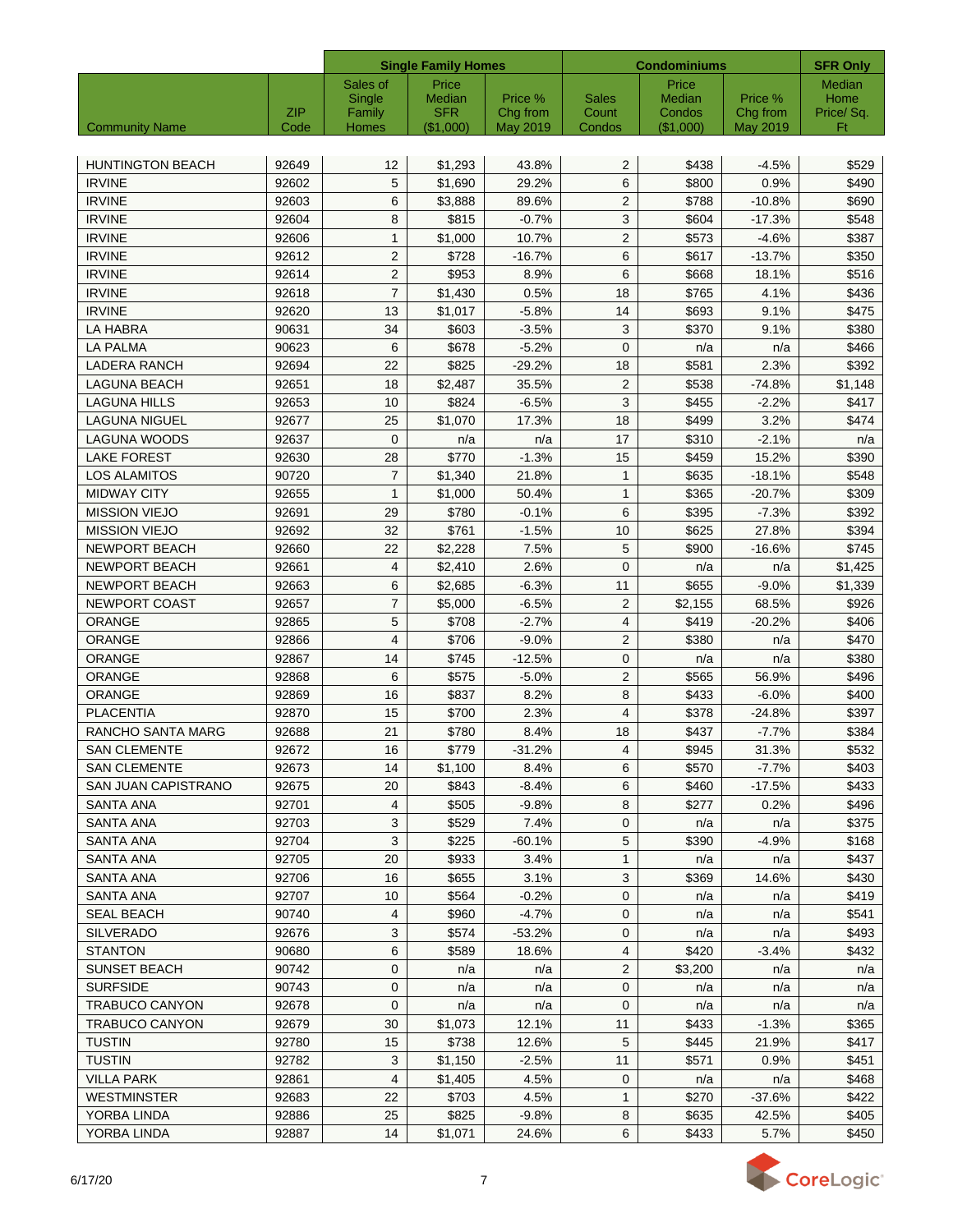|                           |            |                | <b>Single Family Homes</b> |          |                | <b>Condominiums</b> |          |                                  |  |
|---------------------------|------------|----------------|----------------------------|----------|----------------|---------------------|----------|----------------------------------|--|
|                           |            | Sales of       | Price                      |          |                | Price               |          | <b>SFR Only</b><br><b>Median</b> |  |
|                           |            | Single         | Median                     | Price %  | Sales          | Median              | Price %  | Home                             |  |
|                           | <b>ZIP</b> | Family         | <b>SFR</b>                 | Chg from | Count          | Condos              | Chg from | Price/Sq.                        |  |
| <b>Community Name</b>     | Code       | Homes          | (\$1,000)                  | May 2019 | Condos         | (\$1,000)           | May 2019 | Ft                               |  |
| <b>RIVERSIDE COUNTY</b>   |            | 1,711          | \$415                      | 6.4%     | 226            | \$315               | 6.2%     | \$210                            |  |
| <b>AGUANGA</b>            | 92536      | 4              | \$393                      | 18.9%    | $\mathbf 0$    | n/a                 | n/a      | \$184                            |  |
| ANZA                      | 92539      | $\mathbf 0$    |                            | n/a      | $\mathbf 0$    | n/a                 | n/a      | n/a                              |  |
| <b>BANNING</b>            | 92220      | 31             | n/a<br>\$275               | 8.9%     | $\overline{2}$ | \$230               | 21.2%    | \$193                            |  |
| <b>BEAUMONT</b>           | 92223      | 61             | \$370                      | 9.8%     | 2              | \$252               | $-13.0%$ | \$174                            |  |
| <b>BLYTHE</b>             | 92225      | 11             | \$150                      | 10.3%    | $\mathbf 0$    | n/a                 | n/a      | \$125                            |  |
| <b>BLYTHE</b>             | 92226      | 0              | n/a                        | n/a      | $\mathbf 0$    | n/a                 | n/a      | n/a                              |  |
| CABAZON                   | 92230      | 1              | \$220                      | $-8.3%$  | $\mathbf 0$    | n/a                 | n/a      | \$196                            |  |
| <b>CALIMESA</b>           | 92320      | 5              | \$317                      | $-4.4%$  | $\mathbf 0$    | n/a                 | n/a      | \$264                            |  |
| <b>CANYON LAKE</b>        | 92587      | 28             | \$436                      | $-0.7%$  | 3              | \$249               | 36.4%    | \$232                            |  |
| <b>CATHEDRL CITY</b>      | 92234      | 33             | \$345                      | 4.7%     | 4              | \$160               | $-11.0%$ | \$209                            |  |
| <b>COACHELLA</b>          | 92236      | 10             | \$276                      | 8.9%     | $\mathbf 0$    | n/a                 | n/a      | \$173                            |  |
| <b>CORONA</b>             | 91719      | $\mathbf 0$    | n/a                        | n/a      | $\mathbf 0$    | n/a                 | n/a      | n/a                              |  |
| <b>CORONA</b>             | 91720      | $\mathbf 0$    | n/a                        | n/a      | $\mathbf 0$    | n/a                 | n/a      | n/a                              |  |
| <b>CORONA</b>             | 92879      | 14             | \$480                      | 3.2%     | 3              | \$315               | 0.0%     | \$293                            |  |
| <b>CORONA</b>             | 92880      | 30             | \$608                      | 6.4%     | $\mathbf{1}$   | \$445               | $-2.2%$  | \$203                            |  |
| <b>CORONA</b>             | 92881      | 18             | \$593                      | 3.0%     | 5              | \$525               | 17.3%    | \$254                            |  |
| <b>CORONA</b>             | 92882      | 35             | \$550                      | 12.2%    | $\sqrt{5}$     | \$340               | 4.6%     | \$266                            |  |
| <b>CORONA</b>             | 92883      | 34             | \$530                      | 11.0%    | 3              | \$440               | 1.1%     | \$235                            |  |
| <b>DESERT CENTER</b>      | 92239      | $\mathbf 0$    | n/a                        | n/a      | $\mathbf 0$    | n/a                 | n/a      | n/a                              |  |
| <b>DESERT HOT SPRINGS</b> | 92240      | 35             | \$245                      | 12.1%    | $\overline{4}$ | \$47                | 19.2%    | \$149                            |  |
| <b>DESERT HOT SPRINGS</b> | 92241      | $\overline{2}$ | \$148                      | 22.9%    | $\mathbf 0$    | n/a                 | n/a      | \$178                            |  |
| <b>HEMET</b>              | 92543      | 18             | \$253                      | 23.1%    | $\mathbf 0$    | n/a                 | n/a      | \$190                            |  |
| <b>HEMET</b>              | 92544      | 38             | \$278                      | 1.5%     | $\mathbf 0$    | n/a                 | n/a      | \$176                            |  |
| <b>HEMET</b>              | 92545      | 39             | \$299                      | 4.9%     | $\mathbf 0$    | n/a                 | n/a      | \$169                            |  |
| <b>HOMELAND</b>           | 92548      | $\mathbf{1}$   | \$373                      | 14.4%    | $\mathbf 0$    | n/a                 | n/a      | \$258                            |  |
| <b>IDYLLWILD</b>          | 92549      | 14             | \$283                      | $-14.3%$ | $\mathbf 0$    | n/a                 | n/a      | \$274                            |  |
| <b>INDIAN WELLS</b>       | 92210      | 16             | \$985                      | $-16.9%$ | $\overline{7}$ | \$630               | 15.9%    | \$304                            |  |
| <b>INDIO</b>              | 92201      | 34             | \$318                      | 3.4%     | $\mathbf{1}$   | \$212               | 16.5%    | \$190                            |  |
| <b>INDIO</b>              | 92203      | 34             | \$335                      | $-5.7%$  | $\mathbf 0$    | n/a                 | n/a      | \$190                            |  |
| <b>JURUPA VALLEY</b>      | 92509      | 37             | \$422                      | 3.3%     | 10             | \$421               | 35.8%    | \$258                            |  |
| LA QUINTA                 | 92253      | 61             | \$475                      | $-13.6%$ | 13             | \$340               | $-13.3%$ | \$246                            |  |
| <b>LAKE ELSINORE</b>      | 92530      | 37             | \$381                      | 7.9%     | 0              | n/a                 | n/a      | \$204                            |  |
| LAKE ELSINORE             | 92532      | 28             | \$430                      | 10.1%    | 5              | \$390               | 16.4%    | \$168                            |  |
| <b>MECCA</b>              | 92254      | 0              | n/a                        | n/a      | $\mathbf 0$    | n/a                 | n/a      | n/a                              |  |
| <b>MENIFEE</b>            | 92584      | 76             | \$405                      | 1.8%     | $\mathbf 0$    | n/a                 | n/a      | \$191                            |  |
| <b>MIRA LOMA</b>          | 91752      | 14             | \$559                      | 10.0%    | $\mathbf{1}$   | \$355               | $-0.6%$  | \$203                            |  |
| <b>MORENO VALLEY</b>      | 92551      | 25             | \$353                      | 8.1%     | 3              | \$237               | 2.0%     | \$210                            |  |
| <b>MORENO VALLEY</b>      | 92552      | $\mathbf 0$    | n/a                        | n/a      | $\mathbf{0}$   | n/a                 | n/a      | n/a                              |  |
| <b>MORENO VALLEY</b>      | 92553      | 31             | \$328                      | 3.6%     | 0              | n/a                 | n/a      | \$223                            |  |
| <b>MORENO VALLEY</b>      | 92555      | 29             | \$402                      | 4.3%     | 1              | \$270               | 14.9%    | \$158                            |  |
| <b>MORENO VALLEY</b>      | 92557      | 38             | \$350                      | 1.4%     | $\mathbf{1}$   | \$140               | n/a      | \$225                            |  |
| <b>MOUNTAIN CENTER</b>    | 92561      | 3              | \$400                      | 14.8%    | 0              | n/a                 | n/a      | \$316                            |  |
| <b>MURRIETA</b>           | 92562      | 52             | \$448                      | 4.2%     | $\overline{7}$ | \$338               | 16.9%    | \$203                            |  |
| <b>MURRIETA</b>           | 92563      | 62             | \$460                      | 5.7%     | 13             | \$289               | $-3.7%$  | \$191                            |  |
| <b>NORCO</b>              | 92860      | 20             | \$530                      | 0.6%     | 0              | n/a                 | n/a      | \$232                            |  |
| NORTH PALM SPRINGS        | 92258      | 1              | \$40                       | n/a      | 0              | n/a                 | n/a      | \$52                             |  |
| <b>NUEVO</b>              | 92567      | 6              | \$380                      | $-9.4%$  | 0              | n/a                 | n/a      | \$205                            |  |
| <b>PALM DESERT</b>        | 92211      | 33             | \$485                      | 29.3%    | 16             | \$311               | 7.1%     | \$220                            |  |
| <b>PALM DESERT</b>        | 92260      | 28             | \$495                      | 3.6%     | 27             | \$269               | $-13.4%$ | \$242                            |  |
| <b>PALM SPRINGS</b>       | 92262      | 26             | \$754                      | 30.8%    | 12             | \$285               | 36.4%    | \$499                            |  |
| <b>PALM SPRINGS</b>       | 92264      | 10             | \$963                      | 24.2%    | 20             | \$243               | $-13.2%$ | \$344                            |  |
| <b>PERRIS</b>             | 92570      | 16             | \$499                      | 37.4%    | 0              | n/a                 | n/a      | \$209                            |  |
| <b>PERRIS</b>             | 92571      | 25             | \$327                      | $-2.4%$  | $\mathbf 0$    | n/a                 | n/a      | \$197                            |  |

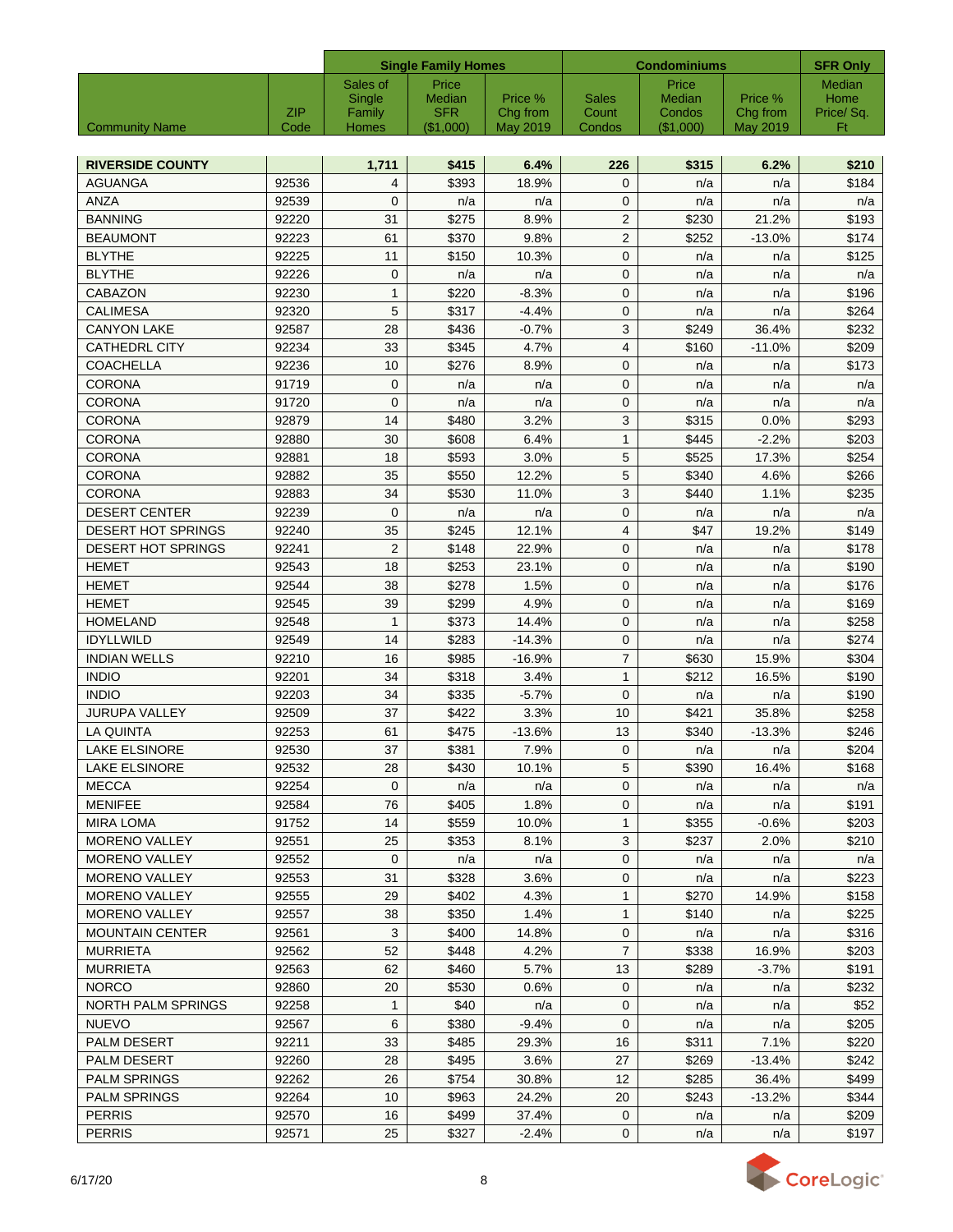|                              |       |                 | <b>Single Family Homes</b> |                             | <b>Condominiums</b>   | <b>SFR Only</b>  |                     |                   |
|------------------------------|-------|-----------------|----------------------------|-----------------------------|-----------------------|------------------|---------------------|-------------------|
|                              |       | Sales of        | Price                      |                             |                       | Price            |                     | Median            |
|                              | ZIP   | Single          | Median<br><b>SFR</b>       | Price %                     | <b>Sales</b><br>Count | Median<br>Condos | Price %<br>Chg from | Home<br>Price/Sq. |
| <b>Community Name</b>        | Code  | Family<br>Homes | (\$1,000)                  | Chg from<br><b>May 2019</b> | Condos                | (\$1,000)        | May 2019            | Ft                |
|                              |       |                 |                            |                             |                       |                  |                     |                   |
| <b>RANCHO MIRAGE</b>         | 92270 | 22              | \$628                      | 0.5%                        | 18                    | \$331            | $-8.0%$             | \$233             |
| <b>RIVERSIDE</b>             | 92501 | 10              | \$618                      | 56.3%                       | $\mathbf 0$           | n/a              | n/a                 | \$341             |
| <b>RIVERSIDE</b>             | 92503 | 41              | \$575                      | 37.6%                       | 4                     | \$340            | 33.6%               | \$312             |
| <b>RIVERSIDE</b>             | 92504 | 30              | \$604                      | 63.2%                       | $\mathbf{1}$          | \$355            | 11.4%               | \$358             |
| <b>RIVERSIDE</b>             | 92505 | 21              | \$550                      | 34.3%                       | $\mathbf{1}$          | \$526            | 46.1%               | \$375             |
| <b>RIVERSIDE</b>             | 92506 | 37              | \$682                      | 49.9%                       | $\mathbf{0}$          | n/a              | n/a                 | \$353             |
| <b>RIVERSIDE</b>             | 92507 | 9               | \$688                      | 67.9%                       | 5                     | \$339            | 54.9%               | \$411             |
| <b>RIVERSIDE</b>             | 92508 | 24              | \$635                      | 29.2%                       | 3                     | \$470            | $-27.7%$            | \$244             |
| <b>SAN JACINTO</b>           | 92582 | 20              | \$320                      | $-1.1%$                     | $\mathbf{0}$          | n/a              | n/a                 | \$151             |
| <b>SAN JACINTO</b>           | 92583 | 27              | \$295                      | 5.4%                        | $\overline{2}$        | \$145            | n/a                 | \$167             |
| <b>SUN CITY</b>              | 92585 | 23              | \$373                      | 0.8%                        | $\mathbf{0}$          | n/a              | n/a                 | \$179             |
| <b>SUN CITY</b>              | 92586 | 30              | \$305                      | 24.0%                       | $\overline{2}$        | \$203            | 13.1%               | \$197             |
| <b>TEMECULA</b>              | 92590 | $\mathbf{1}$    | \$1,050                    | $-4.5%$                     | $\mathbf{0}$          | n/a              | n/a                 | \$352             |
| <b>TEMECULA</b>              | 92591 | 33              | \$493                      | 8.6%                        | 5                     | \$385            | $-1.8%$             | \$226             |
| <b>TEMECULA</b>              | 92592 | 91              | \$510                      | 3.0%                        | 8                     | \$373            | 6.4%                | \$238             |
| <b>THERMAL</b>               | 92274 | 3               | \$637                      | 247.6%                      | $\mathbf 0$           | n/a              | n/a                 | \$380             |
| <b>THOUSAND PALMS</b>        | 92276 | 5               | \$300                      | 24.2%                       | $\mathbf{0}$          | n/a              | n/a                 | \$207             |
| <b>WHITE WATER</b>           | 92282 | $\mathbf{1}$    | \$235                      | 2.2%                        | $\mathbf 0$           | n/a              | n/a                 | \$130             |
| <b>WILDOMAR</b>              | 92595 | 25              | \$445                      | 7.9%                        | $\mathbf 0$           | n/a              | n/a                 | \$189             |
| <b>WINCHESTER</b>            | 92596 | 31              | \$465                      | 1.6%                        | $\mathbf 0$           | n/a              | n/a                 | \$176             |
| <b>SAN BERNARDINO COUNTY</b> |       | 1,440           | \$340                      | 3.0%                        | 93                    | \$340            | 0.4%                | \$208             |
| <b>ADELANTO</b>              | 92301 | 39              | \$248                      | 10.0%                       | $\mathbf 0$           | n/a              | n/a                 | \$158             |
| ANGELES OAKS                 | 92305 | 1               | \$400                      | 74.3%                       | $\mathbf 0$           | n/a              | n/a                 | \$152             |
| APPLE VALLEY                 | 92307 | 43              | \$272                      | 3.4%                        | $\mathbf 0$           | n/a              | n/a                 | \$149             |
| <b>APPLE VALLEY</b>          | 92308 | 44              | \$242                      | $-8.7%$                     | $\mathbf{1}$          | \$113            | 7.6%                | \$159             |
| <b>BARSTOW</b>               | 92311 | 29              | \$166                      | 16.5%                       | $\mathbf{0}$          | n/a              | n/a                 | \$116             |
| <b>BIG BEAR CITY</b>         | 92314 | 21              | \$240                      | $-4.0%$                     | $\mathbf 0$           | n/a              | n/a                 | \$219             |
| <b>BIG BEAR LAKE</b>         | 92315 | 21              | \$393                      | 2.1%                        | $\overline{2}$        | \$257            | n/a                 | \$319             |
| <b>BLOOMINGTON</b>           | 92316 | 12              | \$393                      | 17.2%                       | $\mathbf 0$           | n/a              | n/a                 | \$263             |
| <b>BLUE JAY</b>              | 92317 | $\mathbf{0}$    | n/a                        | n/a                         | $\mathbf 0$           | n/a              | n/a                 | n/a               |
| <b>CEDAR GLEN</b>            | 92321 | 1               | \$85                       | n/a                         | $\mathbf 0$           | n/a              | n/a                 | \$114             |
| <b>CEDARPINES PARK</b>       | 92322 | 3               | \$290                      | 114.0%                      | $\mathbf 0$           | n/a              | n/a                 | \$166             |
| <b>CHINO</b>                 | 91710 | 29              | \$530                      | 6.0%                        | 11                    | \$397            | 4.7%                | \$300             |
| <b>CHINO HILLS</b>           | 91709 | 35              | \$675                      | 3.9%                        | $\mathbf{1}$          | \$363            | $-5.2%$             | \$313             |
| <b>COLTON</b>                | 92324 | 19              | \$345                      | 11.1%                       | 2                     | \$147            | 7.1%                | \$246             |
| <b>CREST PARK</b>            | 92326 | 0               | n/a                        | n/a                         | $\mathbf{0}$          | n/a              | n/a                 | n/a               |
| <b>CRESTLINE</b>             | 92325 | 22              | \$223                      | 7.6%                        | 0                     | n/a              | n/a                 | \$179             |
| <b>DAGGETT</b>               | 92327 | 0               | n/a                        | n/a                         | 0                     | n/a              | n/a                 | n/a               |
| <b>FAWNSKIN</b>              | 92333 | 0               | n/a                        | n/a                         | 0                     | n/a              | n/a                 | n/a               |
| <b>FONTANA</b>               | 92334 | 0               | n/a                        | n/a                         | $\mathbf 0$           | n/a              | n/a                 | n/a               |
| <b>FONTANA</b>               | 92335 | 27              | \$405                      | 5.2%                        | 0                     | n/a              | n/a                 | \$253             |
| <b>FONTANA</b>               | 92336 | 52              | \$483                      | 2.7%                        | 4                     | \$358            | $-2.9%$             | \$224             |
| <b>FONTANA</b>               | 92337 | 25              | \$415                      | 3.6%                        | 0                     | n/a              | n/a                 | \$241             |
| <b>FOREST FALLS</b>          | 92339 | 3               | \$250                      | 42.5%                       | 1                     | \$215            | n/a                 | n/a               |
| <b>GRAND TERRACE</b>         | 92313 | 12              | \$407                      | 9.9%                        | 0                     | n/a              | n/a                 | \$214             |
| <b>GREEN VALLEY LAKE</b>     | 92341 | 6               | \$180                      | $-12.6%$                    | 0                     | n/a              | n/a                 | \$178             |
| HELENDALE                    | 92342 | 11              | \$268                      | 11.7%                       | $\overline{2}$        | \$113            | $-30.5%$            | \$134             |
| HESPERIA                     | 92344 | 24              | \$318                      | $-3.8%$                     | 0                     | n/a              | n/a                 | \$161             |
| HESPERIA                     | 92345 | 67              | \$270                      | 1.1%                        | 0                     | n/a              | n/a                 | \$176             |
| <b>HIGHLANDS</b>             | 92346 | 34              | \$353                      | 1.9%                        | $\mathbf{1}$          | \$395            | 159.0%              | \$219             |
| <b>HINKLEY</b>               | 92347 | $\overline{2}$  | \$390                      | n/a                         | 0                     | n/a              | n/a                 | \$126             |
| <b>JOSHUA TREE</b>           | 92252 | 24              | \$225                      | 26.8%                       | $\mathbf 0$           | n/a              | n/a                 | \$173             |
| LAKE ARROWHEAD               | 92352 | 29              | \$390                      | $-8.6%$                     | 3                     | \$835            | 145.6%              | \$238             |
| <b>LANDERS</b>               | 92285 | 8               | \$113                      | $-5.6%$                     | $\mathbf 0$           | n/a              | n/a                 | \$149             |
|                              |       |                 |                            |                             |                       |                  |                     |                   |

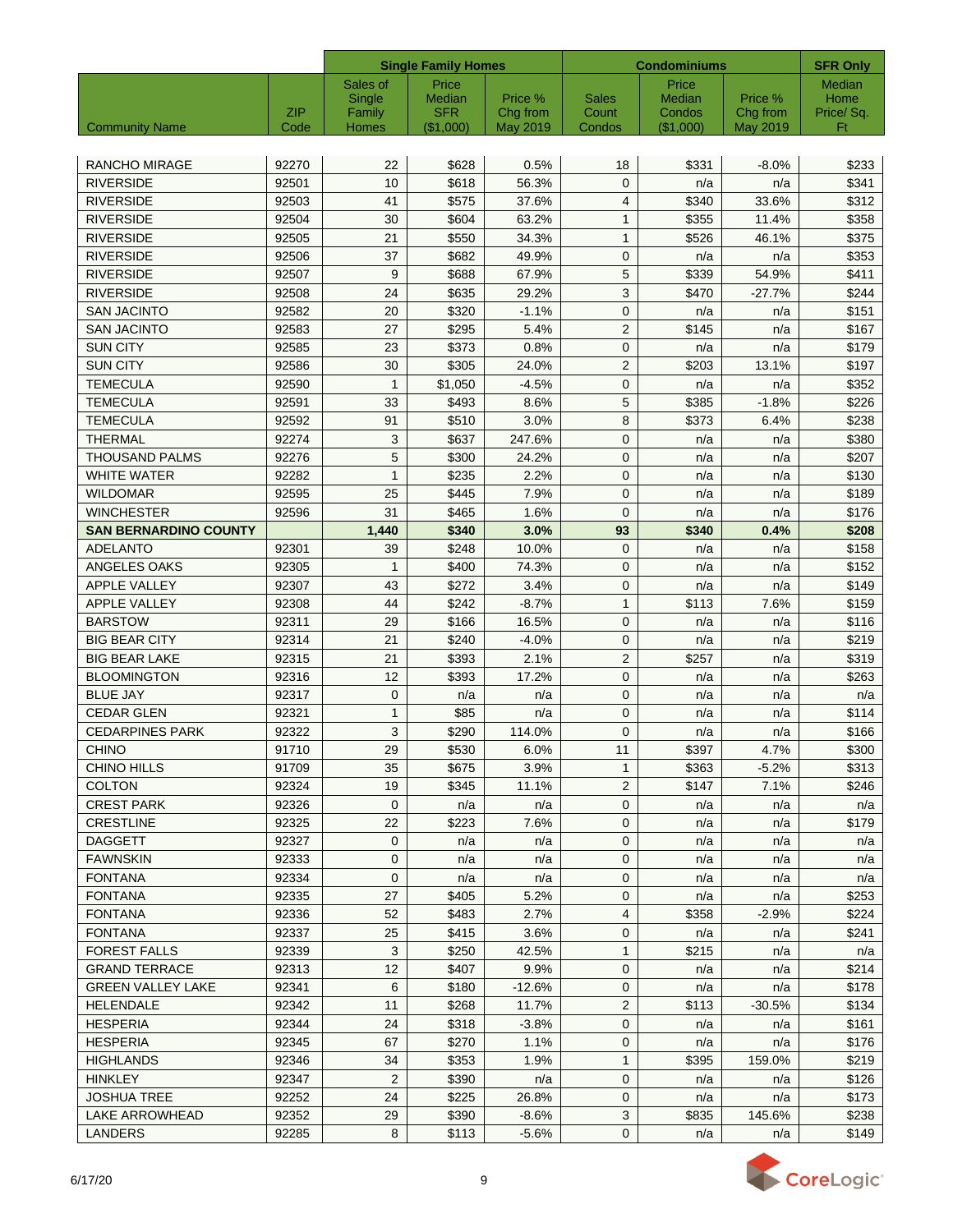|                         |       | <b>Single Family Homes</b> |                      |                     | <b>Condominiums</b>   | <b>SFR Only</b>  |                     |                   |
|-------------------------|-------|----------------------------|----------------------|---------------------|-----------------------|------------------|---------------------|-------------------|
|                         |       | Sales of                   | Price                |                     |                       | Price            |                     | <b>Median</b>     |
|                         | ZIP   | Single<br>Family           | Median<br><b>SFR</b> | Price %<br>Chg from | <b>Sales</b><br>Count | Median<br>Condos | Price %<br>Chg from | Home<br>Price/Sq. |
| <b>Community Name</b>   | Code  | Homes                      | (\$1,000)            | <b>May 2019</b>     | Condos                | $($ \$1,000)     | May 2019            | Ft                |
|                         |       |                            |                      |                     |                       |                  |                     |                   |
| LOMA LINDA              | 92354 | 9                          | \$475                | 11.2%               | $\mathbf{0}$          | n/a              | n/a                 | \$289             |
| <b>LUCERNE VALLEY</b>   | 92356 | 9                          | \$135                | $-18.5%$            | $\mathbf{0}$          | n/a              | n/a                 | \$129             |
| <b>LYTLE CREEK</b>      | 92358 | $\mathbf{0}$               | n/a                  | n/a                 | $\mathbf{0}$          | n/a              | n/a                 | n/a               |
| <b>MENTONE</b>          | 92359 | $\overline{4}$             | \$242                | $-18.5%$            | $\mathbf{1}$          | \$175            | 20.9%               | \$248             |
| <b>MONTCLAIR</b>        | 91763 | 13                         | \$455                | 1.1%                | $\mathbf{1}$          | \$276            | $-21.1%$            | \$303             |
| <b>MORONGO VALLEY</b>   | 92256 | 4                          | \$132                | $-34.3%$            | $\mathbf{0}$          | n/a              | n/a                 | \$130             |
| <b>NEEDLES</b>          | 92363 | 9                          | \$67                 | $-30.6%$            | $\mathbf 0$           | n/a              | n/a                 | \$69              |
| <b>NEWBERRY SPRINGS</b> | 92365 | $\overline{2}$             | \$145                | $-46.2%$            | $\mathbf{0}$          | n/a              | n/a                 | \$80              |
| <b>ONTARIO</b>          | 91761 | 16                         | \$471                | 5.7%                | 9                     | \$363            | 9.7%                | \$281             |
| <b>ONTARIO</b>          | 91762 | 15                         | \$446                | 2.2%                | 6                     | \$288            | 2.3%                | \$317             |
| ONTARIO                 | 91764 | 17                         | \$435                | 4.6%                | 8                     | \$377            | 6.2%                | \$324             |
| <b>ORO GRANDE</b>       | 92368 | $\mathbf{0}$               | n/a                  | n/a                 | $\mathbf 0$           | n/a              | n/a                 | n/a               |
| PHELAN                  | 92371 | 15                         | \$305                | $-6.9%$             | $\mathbf 0$           | n/a              | n/a                 | \$163             |
| <b>PINON HILLS</b>      | 92372 | 5                          | \$288                | $-7.7%$             | $\mathbf 0$           | n/a              | n/a                 | \$189             |
| <b>PIONEERTOWN</b>      | 92268 | $\overline{2}$             | \$100                | $-81.0%$            | $\mathbf 0$           | n/a              | n/a                 | \$119             |
| RANCHO CUCAMONGA        | 91701 | 23                         | \$530                | $-4.4%$             | $\overline{2}$        | \$349            | 80.8%               | \$324             |
| RANCHO CUCAMONGA        | 91730 | 29                         | \$520                | 9.1%                | 9                     | \$309            | $-15.1%$            | \$299             |
| RANCHO CUCAMONGA        | 91737 | 19                         | \$625                | $-16.1%$            | $\mathbf 0$           | n/a              | n/a                 | \$315             |
| RANCHO CUCAMONGA        | 91739 | 19                         | \$713                | 3.7%                | $\mathbf{2}$          | \$420            | $-6.1%$             | \$263             |
| <b>REDLANDS</b>         | 92373 | 24                         | \$515                | $-1.9%$             | 2                     | \$266            | 24.7%               | \$282             |
| <b>REDLANDS</b>         | 92374 | 24                         | \$408                | 5.4%                | $\mathbf{1}$          | \$180            | $-24.1%$            | \$261             |
| <b>RIALTO</b>           | 92376 | 31                         | \$360                | 5.9%                | 3                     | \$353            | 21.7%               | \$255             |
| <b>RIALTO</b>           | 92377 | 14                         | \$433                | 13.6%               | $\mathbf 0$           | n/a              | n/a                 | \$265             |
| <b>RIM FOREST</b>       | 92378 | $\mathbf{1}$               | \$190                | 1.3%                | $\mathbf 0$           | n/a              | n/a                 | \$253             |
| <b>RUNNING SPRINGS</b>  | 92382 | 9                          | \$243                | $-8.1%$             | $\mathbf{0}$          | n/a              | n/a                 | \$196             |
| <b>SAN BERNARDINO</b>   | 92401 | $\mathbf{0}$               | n/a                  | n/a                 | $\mathbf{0}$          | n/a              | n/a                 | n/a               |
| <b>SAN BERNARDINO</b>   | 92404 | 33                         | \$300                | 0.0%                | 2                     | \$185            | 29.8%               | \$217             |
| <b>SAN BERNARDINO</b>   | 92405 | 31                         | \$307                | 11.7%               | $\overline{4}$        | \$156            | 0.5%                | \$229             |
| <b>SAN BERNARDINO</b>   | 92407 | 37                         | \$414                | 27.4%               | 2                     | \$309            | 63.2%               | \$212             |
| <b>SAN BERNARDINO</b>   | 92408 | 6                          | \$325                | 7.5%                | $\mathbf{0}$          | n/a              | n/a                 | \$203             |
| <b>SAN BERNARDINO</b>   | 92410 | 15                         | \$250                | 0.0%                | $\mathbf{1}$          | \$110            | 10.0%               | \$221             |
| <b>SAN BERNARDINO</b>   | 92411 | 18                         | \$260                | 7.2%                | $\mathbf{0}$          | n/a              | n/a                 | \$215             |
| <b>SKY FOREST</b>       | 92385 | $\overline{c}$             | \$285                | n/a                 | $\mathsf 0$           | n/a              | n/a                 | \$193             |
| <b>SUGARLOAF</b>        | 92386 | 13                         | \$215                | 11.1%               | $\mathbf{0}$          | n/a              | n/a                 | \$195             |
| <b>TRONA</b>            | 93562 | $\mathbf{1}$               | \$75                 | 15.4%               | 0                     | n/a              | n/a                 | \$56              |
| 29 PALMS                | 92277 | 40                         | \$150                | 8.7%                | $\mathbf 0$           | n/a              | n/a                 | \$136             |
| <b>TWIN PEAKS</b>       | 92391 | 6                          | \$289                | 47.9%               | $\mathbf 0$           | n/a              | n/a                 | \$197             |
| <b>UPLAND</b>           | 91784 | 25                         | \$665                | $-4.7%$             | 2                     | \$527            | n/a                 | \$311             |
| <b>UPLAND</b>           | 91786 | 29                         | \$550                | 7.8%                | $\mathbf{3}$          | \$380            | 8.6%                | \$316             |
| <b>VICTORVILLE</b>      | 92392 | 53                         | \$283                | 1.4%                | $\mathbf 0$           | n/a              | n/a                 | \$140             |
| <b>VICTORVILLE</b>      | 92394 | 23                         | \$275                | 9.6%                | $\mathbf 0$           | n/a              | n/a                 | \$146             |
| <b>VICTORVILLE</b>      | 92395 | 46                         | \$274                | 9.6%                | $\mathbf{1}$          | \$169            | $-31.2%$            | \$160             |
| WRIGHTWOOD              | 92397 | 12 <sup>2</sup>            | \$316                | $-0.9%$             | 0                     | n/a              | n/a                 | \$196             |
| <b>YERMO</b>            | 92398 | 4                          | \$119                | n/a                 | 0                     | n/a              | n/a                 | \$110             |
| YUCAIPA                 | 92399 | 42                         | \$378                | $-1.8%$             | 5                     | \$370            | 0.8%                | \$224             |
| YUCCA VALLEY            | 92284 | 38                         | \$238                | 5.7%                | $\mathbf{0}$          | n/a              | n/a                 | \$158             |
| <b>SAN DIEGO COUNTY</b> |       | 1,435                      | \$650                | 4.8%                | 623                   | \$430            | $-1.1%$             | \$381             |
| <b>ALPINE</b>           | 91901 | 14                         | \$726                | 18.2%               | $\mathbf{0}$          | n/a              | n/a                 | \$279             |
| BAY PARK                | 92110 | 3                          | \$785                | $-4.2%$             | 12                    | \$352            | $-19.7%$            | \$623             |
| <b>BONITA</b>           | 91902 | 15                         | \$750                | 4.9%                | 4                     | \$376            | $-7.2%$             | \$319             |
| <b>BONSALL</b>          | 92003 | 5                          | \$855                | 12.5%               | 1                     | \$288            | -19.7%              | \$336             |
| <b>BORREGO SPRINGS</b>  | 92004 | $\overline{7}$             | \$225                | $-7.4%$             | $\mathbf{1}$          | \$37             | $-21.3%$            | \$123             |
| <b>BOULEVARD</b>        | 91905 | $\mathbf{1}$               | \$482                | 37.7%               | $\mathsf 0$           | n/a              | n/a                 | \$314             |
| <b>CAMPO</b>            | 91906 | $\overline{7}$             | \$359                | 14.0%               | $\mathbf 0$           | n/a              | n/a                 | \$227             |

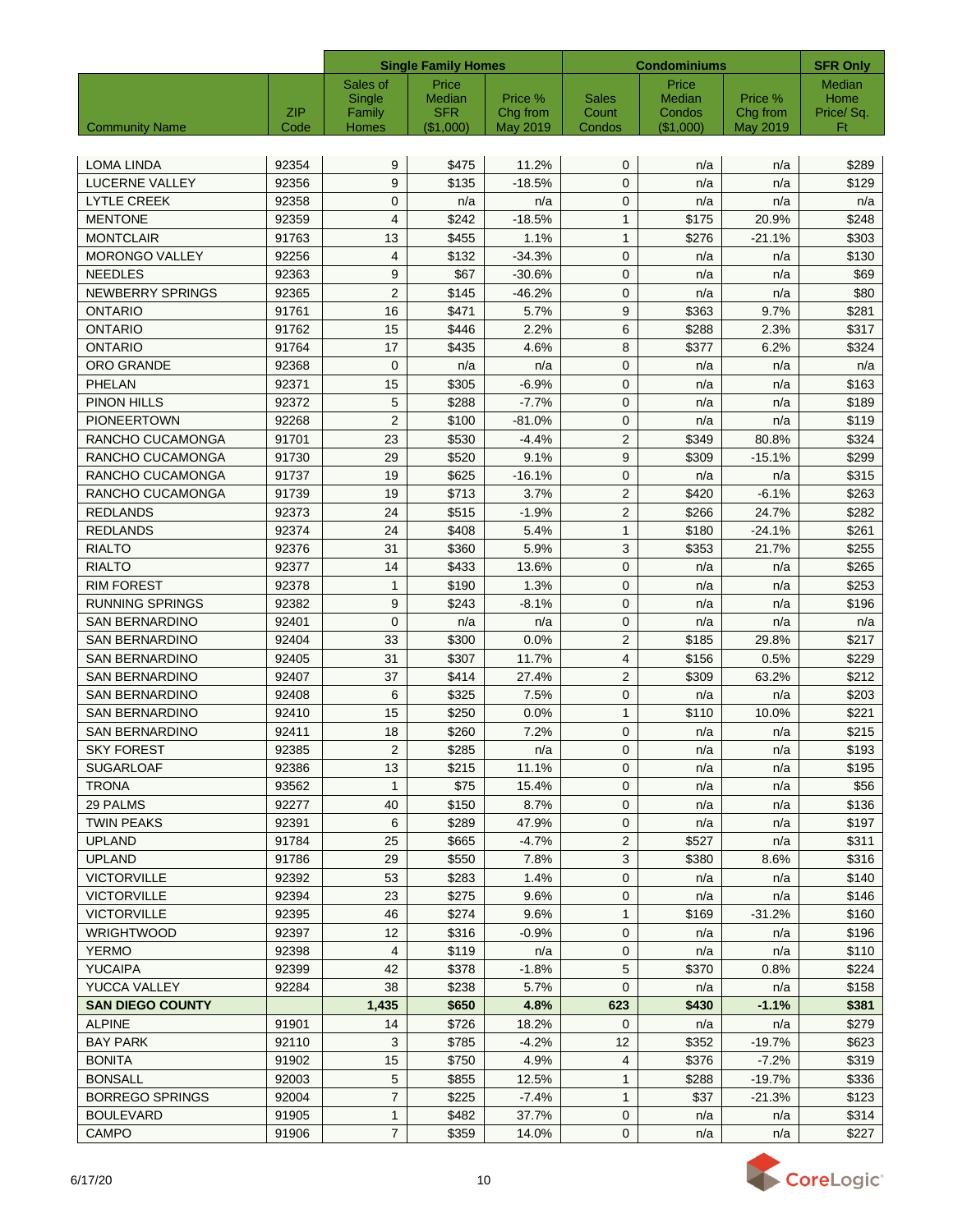|                           |             | <b>Single Family Homes</b> |                         |                      | <b>Condominiums</b> | <b>SFR Only</b>       |                      |                 |
|---------------------------|-------------|----------------------------|-------------------------|----------------------|---------------------|-----------------------|----------------------|-----------------|
|                           |             | Sales of                   | Price                   |                      |                     | Price                 |                      | Median          |
|                           |             | Single                     | Median                  | Price %              | Sales               | Median                | Price %              | Home            |
| <b>Community Name</b>     | ZIP<br>Code | Family<br>Homes            | <b>SFR</b><br>(\$1,000) | Chg from<br>May 2019 | Count<br>Condos     | Condos<br>$(\$1,000)$ | Chg from<br>May 2019 | Price/Sq.<br>Ft |
|                           |             |                            |                         |                      |                     |                       |                      |                 |
| <b>CARDIFF BY THE SEA</b> | 92007       | 5                          | \$1,225                 | $-3.9%$              | 3                   | \$775                 | $-41.5%$             | \$1,031         |
| CARLSBAD                  | 92008       | 10                         | \$1,135                 | 16.4%                | 3                   | \$355                 | $-49.9%$             | \$435           |
| CARLSBAD                  | 92009       | 26                         | \$1,208                 | 12.9%                | 14                  | \$485                 | $-7.8%$              | \$391           |
| <b>CARLSBAD</b>           | 92010       | 11                         | \$819                   | 1.1%                 | $\overline{4}$      | \$624                 | $-3.5%$              | \$406           |
| CARLSBAD                  | 92011       | 9                          | \$1.254                 | 31.4%                | $\overline{7}$      | \$725                 | 28.9%                | \$420           |
| <b>CARMEL VALLEY</b>      | 92130       | 22                         | \$1,393                 | 5.1%                 | $\overline{7}$      | \$635                 | $-6.6%$              | \$494           |
| <b>CHULA VISTA</b>        | 91910       | 27                         | \$570                   | 3.4%                 | $\overline{7}$      | \$340                 | $-19.8%$             | \$365           |
| CHULA VISTA               | 91911       | 22                         | \$525                   | 8.0%                 | 6                   | \$383                 | 10.9%                | \$375           |
| <b>CHULA VISTA</b>        | 91913       | 28                         | \$617                   | 3.9%                 | 28                  | \$449                 | 10.9%                | \$285           |
| <b>CHULA VISTA</b>        | 91914       | 5                          | \$740                   | $-1.3%$              | 9                   | \$470                 | 8.0%                 | \$274           |
| <b>CHULA VISTA</b>        | 91915       | 8                          | \$735                   | 12.6%                | 16                  | \$465                 | $-1.2%$              | \$260           |
| <b>CLAIREMONT</b>         | 92117       | 26                         | \$680                   | $-4.8%$              | 5                   | \$464                 | 6.7%                 | \$543           |
| <b>COLLEGE GROVE</b>      | 92115       | 18                         | \$650                   | 10.6%                | 11                  | \$349                 | 25.1%                | \$499           |
| CORONADO                  | 92118       | 10                         | \$1,725                 | $-27.1%$             | $\overline{2}$      | \$1,250               | 3.2%                 | \$1,111         |
| <b>DEL MAR</b>            | 92014       | 12                         | \$1,437                 | $-23.4%$             | $\mathbf{0}$        | n/a                   | n/a                  | \$738           |
| <b>DESCANSO</b>           | 91916       | $\mathbf{0}$               | n/a                     | n/a                  | $\mathbf{0}$        | n/a                   | n/a                  | n/a             |
| <b>DOWNTOWN</b>           | 92101       | 3                          | \$420                   | $-26.2%$             | 40                  | \$516                 | $-7.4%$              | \$560           |
| <b>DULZURA</b>            | 91917       | $\mathbf{1}$               | \$180                   | $-64.0%$             | $\mathbf{0}$        | n/a                   | n/a                  | \$194           |
| <b>EAST SAN DIEGO</b>     | 92102       | 10                         | \$569                   | 27.2%                | 4                   | \$422                 | 9.6%                 | \$622           |
| <b>EAST SAN DIEGO</b>     | 92105       | 15                         | \$484                   | 10.0%                | $\overline{7}$      | \$237                 | $-7.3%$              | \$499           |
| EL CAJON                  | 92019       | 21                         | \$675                   | 15.4%                | 10                  | \$365                 | 3.8%                 | \$343           |
| EL CAJON                  | 92020       | 24                         | \$578                   | 9.9%                 | 5                   | \$270                 | 4.9%                 | \$369           |
| EL CAJON                  | 92021       | 25                         | \$560                   | 6.6%                 | 13                  | \$340                 | 15.3%                | \$344           |
| <b>ENCANTO</b>            | 92114       | 30                         | \$497                   | 9.8%                 | 1                   | \$225                 | $-19.8%$             | \$381           |
| <b>ENCINITAS</b>          | 92024       | 32                         | \$1,245                 | $-0.4%$              | 8                   | \$610                 | $-10.7%$             | \$594           |
| <b>ESCONDIDO</b>          | 92025       | 18                         | \$565                   | 0.9%                 | $\overline{7}$      | \$380                 | 16.9%                | \$327           |
| <b>ESCONDIDO</b>          | 92026       | 29                         | \$605                   | 15.2%                | $\overline{4}$      | \$254                 | $-32.4%$             | \$296           |
| <b>ESCONDIDO</b>          | 92027       | 24                         | \$508                   | 3.4%                 | 6                   | \$334                 | 28.3%                | \$335           |
| <b>ESCONDIDO</b>          | 92029       | 18                         | \$710                   | $-6.6%$              | $\overline{2}$      | \$450                 | n/a                  | \$326           |
| <b>FALLBROOK</b>          | 92028       | 44                         | \$560                   | 0.2%                 | 2                   | \$400                 | 24.2%                | \$281           |
| <b>GRANTVILLE</b>         | 92120       | 30                         | \$785                   | 9.6%                 | 10                  | \$390                 | 42.9%                | \$422           |
| <b>HILLCREST</b>          | 92103       | 8                          | \$979                   | 16.5%                | 9                   | \$499                 | 5.1%                 | \$602           |
| <b>IMPERIAL BEACH</b>     | 91932       | 8                          | \$650                   | 8.0%                 | $\boldsymbol{7}$    | \$700                 | 75.2%                | \$465           |
| JACUMBA                   | 91934       | $\mathbf{1}$               | \$81                    | -50.3%               | $\mathbf{0}$        | n/a                   | n/a                  | \$90            |
| JAMUL                     | 91935       | 12                         | \$829                   | 13.5%                | 0                   | n/a                   | n/a                  | \$284           |
| <b>JULIAN</b>             | 92036       | 9                          | \$680                   | 96.0%                | $\mathbf{0}$        | n/a                   | n/a                  | \$261           |
| LA JOLLA                  | 92037       | 16                         | \$1,908                 | $-8.0%$              | 10                  | \$773                 | 1.8%                 | \$782           |
| LA MESA                   | 91941       | 17                         | \$620                   | $-1.5%$              | $\mathbf{1}$        | \$255                 | $-20.7%$             | \$407           |
| <b>LA MESA</b>            | 91942       | 19                         | \$600                   | 6.8%                 | 12                  | \$352                 | $-5.0%$              | \$365           |
| <b>LAKESIDE</b>           | 92040       | 31                         | \$550                   | 4.8%                 | 4                   | \$363                 | 40.5%                | \$366           |
| <b>LEMON GROVE</b>        | 91945       | 11                         | \$488                   | 7.6%                 | 2                   | \$1,896               | 502.0%               | \$419           |
| LINDA VISTA               | 92111       | 16                         | \$677                   | 5.4%                 | 11                  | \$475                 | 4.9%                 | \$524           |
| <b>LOGAN HEIGHTS</b>      | 92113       | 17                         | \$405                   | $-0.2%$              | 0                   | n/a                   | n/a                  | \$416           |
| <b>MIRA MESA</b>          | 92126       | 23                         | \$676                   | 10.8%                | 11                  | \$500                 | 15.8%                | \$459           |
| <b>MISSION VILLAGE</b>    | 92123       | 13                         | \$645                   | 4.9%                 | 7                   | \$528                 | 79.3%                | \$522           |
| NATIONAL CITY             | 91950       | 17                         | \$450                   | 3.4%                 | 5                   | \$305                 | -17.8%               | \$357           |
| NORMAL HEIGHTS            | 92116       | 20                         | \$722                   | 10.3%                | 10                  | \$375                 | $-3.8%$              | \$718           |
| NORTH PARK                | 92104       | 11                         | \$820                   | 19.3%                | $\overline{7}$      | \$404                 | 1.0%                 | \$714           |
| OCEAN BEACH               | 92107       | 6                          | \$990                   | $-4.3%$              | 6                   | \$496                 | $-2.7%$              | \$631           |
| <b>OCEANSIDE</b>          | 92054       | 22                         | \$640                   | 3.7%                 | 17                  | \$531                 | -21.9%               | \$463           |
| OCEANSIDE                 | 92056       | 37                         | \$580                   | 4.5%                 | 5                   | \$320                 | -17.9%               | \$382           |
| <b>OCEANSIDE</b>          | 92057       | 47                         | \$537                   | 2.8%                 | 15                  | \$381                 | 11.9%                | \$307           |
| <b>OCEANSIDE</b>          | 92058       | 5                          | \$650                   | 19.3%                | $\overline{7}$      | \$383                 | 12.0%                | \$264           |
| PACIFIC BEACH             | 92109       | 12                         | \$1,300                 | 8.3%                 | 18                  | \$708                 | 10.5%                | \$765           |

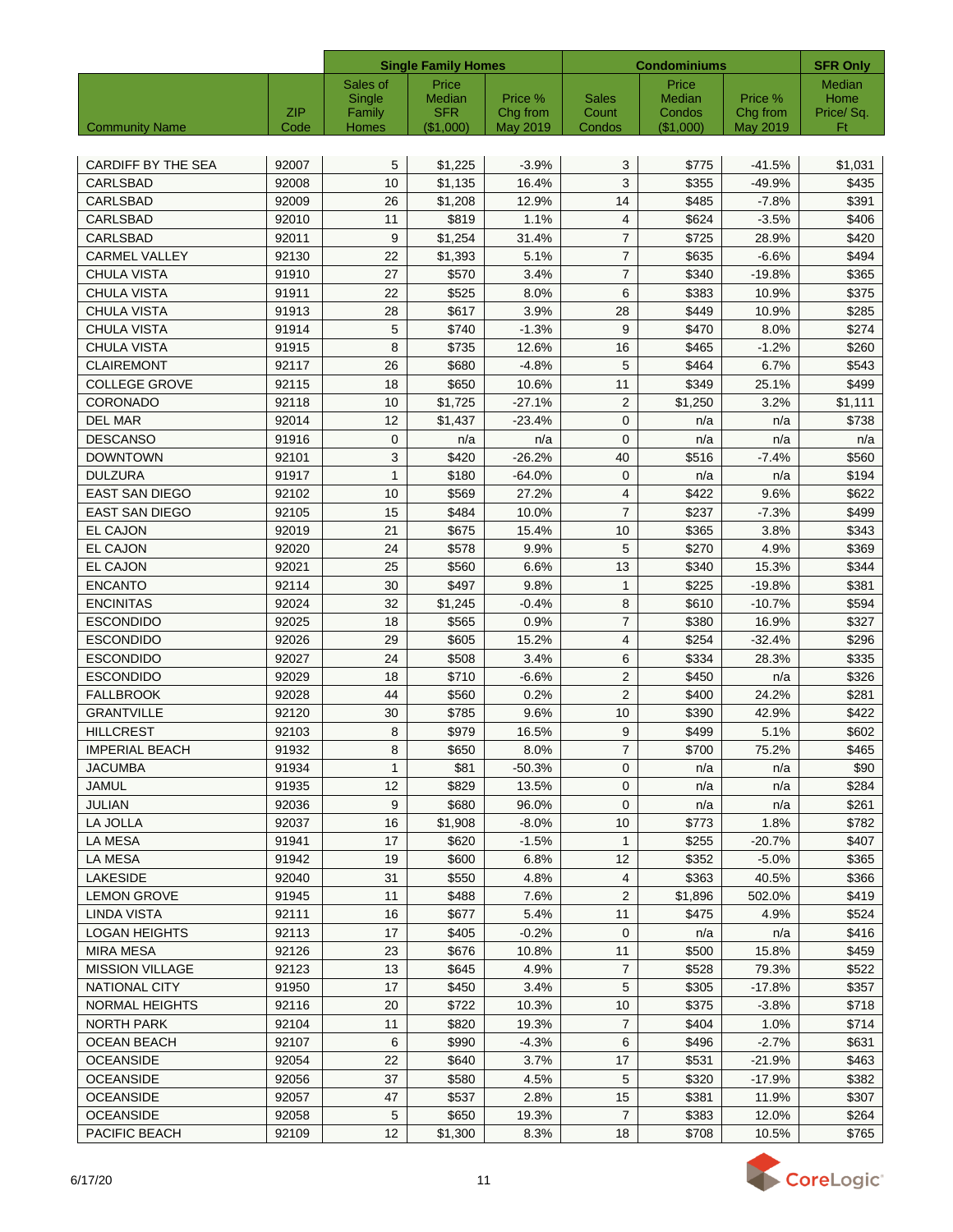|                             |            |                  | <b>Single Family Homes</b> |                     | <b>Condominiums</b>   | <b>SFR Only</b>  |                     |                  |
|-----------------------------|------------|------------------|----------------------------|---------------------|-----------------------|------------------|---------------------|------------------|
|                             |            | Sales of         | Price                      |                     |                       | Price            |                     | Median           |
|                             | <b>ZIP</b> | Single<br>Family | Median<br><b>SFR</b>       | Price %<br>Chg from | <b>Sales</b><br>Count | Median<br>Condos | Price %<br>Chg from | Home             |
| <b>Community Name</b>       | Code       | Homes            | (\$1,000)                  | May 2019            | Condos                | (\$1,000)        | May 2019            | Price/ Sq.<br>Ft |
|                             |            |                  |                            |                     |                       |                  |                     |                  |
| PALOMAR MOUNTAIN            | 92060      | $\mathbf{1}$     | \$173                      | $-32.2%$            | $\mathbf 0$           | n/a              | n/a                 | \$698            |
| <b>PARADISE HILLS</b>       | 92139      | 12               | \$513                      | 10.9%               | 3                     | \$405            | 32.8%               | \$340            |
| PAUMA VALLEY                | 92061      | $\mathbf{0}$     | n/a                        | n/a                 | $\overline{2}$        | \$353            | 10.2%               | n/a              |
| PINE VALLEY                 | 91962      | 5                | \$455                      | $-16.5%$            | $\mathbf{0}$          | n/a              | n/a                 | \$267            |
| POINT LOMA                  | 92106      | 12               | \$1.036                    | 4.0%                | $\overline{4}$        | \$665            | $-3.6%$             | \$606            |
| <b>POTRERO</b>              | 91963      | $\mathbf 0$      | n/a                        | n/a                 | $\mathbf{0}$          | n/a              | n/a                 | n/a              |
| <b>POWAY</b>                | 92064      | 33               | \$825                      | 10.7%               | 3                     | \$550            | 10.0%               | \$403            |
| <b>RAMONA</b>               | 92065      | 32               | \$565                      | 1.1%                | 5                     | \$310            | $-7.5%$             | \$277            |
| RANCHITA                    | 92066      | $\mathbf 0$      | n/a                        | n/a                 | $\mathbf{0}$          | n/a              | n/a                 | n/a              |
| RANCHO BERNARDO             | 92127      | 32               | \$1,225                    | 5.8%                | 11                    | \$430            | $-12.2%$            | \$404            |
| RANCHO BERNARDO             | 92128      | 17               | \$785                      | 7.5%                | 23                    | \$485            | 3.0%                | \$398            |
| RANCHO PENASQUITOS          | 92129      | 18               | \$880                      | 4.7%                | $\overline{7}$        | \$375            | $-10.3%$            | \$411            |
| RANCHO SANTA FE             | 92067      | 12               | \$2,330                    | $-16.3%$            | $\mathbf 0$           | n/a              | n/a                 | \$592            |
| RANCHO SANTA FE             | 92091      | $\mathbf 0$      | n/a                        | n/a                 | $\mathbf 0$           | n/a              | n/a                 | n/a              |
| <b>SAN CARLOS</b>           | 92119      | 22               | \$668                      | 2.7%                | $\overline{7}$        | \$330            | $-4.3%$             | \$405            |
| <b>SAN DIEGO</b>            | 92108      | $\mathbf{0}$     | n/a                        | n/a                 | 30                    | \$465            | 3.2%                | n/a              |
| <b>SAN DIEGO</b>            | 92112      | $\mathbf 0$      | n/a                        | n/a                 | $\mathbf 0$           | n/a              | n/a                 | n/a              |
| <b>SAN MARCOS</b>           | 92069      | 13               | \$672                      | 15.4%               | $\overline{4}$        | \$528            | 17.4%               | \$317            |
| <b>SAN MARCOS</b>           | 92078      | 26               | \$758                      | $-6.6%$             | 16                    | \$426            | $-10.4%$            | \$349            |
| <b>SAN YSIDRO</b>           | 92173      | $\overline{2}$   | \$455                      | 0.3%                | 3                     | \$265            | 0.0%                | \$491            |
| <b>SANTA YSABEL</b>         | 92070      | $\mathbf 0$      | n/a                        | n/a                 | $\mathbf 0$           | n/a              | n/a                 | n/a              |
| <b>SANTEE</b>               | 92071      | 28               | \$584                      | 6.2%                | 17                    | \$422            | 8.3%                | \$388            |
| <b>SCRIPPS RANCH</b>        | 92131      | 16               | \$975                      | 1.6%                | 8                     | \$457            | $-8.9%$             | \$420            |
| <b>SOLANA BEACH</b>         | 92075      | $\overline{2}$   | \$1,999                    | $-12.3%$            | 6                     | \$1,082          | 63.2%               | \$624            |
| SOUTH SAN DIEGO             | 92154      | 25               | \$565                      | 13.5%               | 16                    | \$393            | 4.0%                | \$318            |
| <b>SPRING VALLEY</b>        | 91977      | 43               | \$526                      | 5.1%                | 6                     | \$287            | $-11.9%$            | \$341            |
| <b>SPRING VALLEY</b>        | 91978      | 5                | \$575                      | 3.8%                | 3                     | \$329            | n/a                 | \$421            |
| TIERRASANTA                 | 92124      | $\overline{7}$   | \$778                      | 14.6%               | 6                     | \$505            | 3.1%                | \$425            |
| <b>UNIVERSITY CITY</b>      | 92121      | $\overline{2}$   | \$1,225                    | 8.4%                | $\mathbf{1}$          | \$645            | $-6.3%$             | \$488            |
| <b>UNIVERSITY CITY</b>      | 92122      | 10               | \$951                      | 7.5%                | 11                    | \$413            | $-9.3%$             | \$512            |
| <b>VALLEY CENTER</b>        | 92082      | 17               | \$645                      | 6.0%                | $\mathbf{0}$          | n/a              | n/a                 | \$330            |
| <b>VISTA</b>                | 92081      | 10               | \$617                      | 12.4%               | 3                     | \$445            | 8.5%                | \$332            |
| <b>VISTA</b>                | 92083      | 10               | \$550                      | 14.6%               | $\pmb{0}$             | n/a              | n/a                 | \$330            |
| VISTA                       | 92084      | 26               | \$593                      | 13.3%               | 4                     | \$493            | 14.3%               | \$313            |
| WARNER SPRINGS              | 92086      | $\mathbf{1}$     | \$200                      | $-52.0%$            | $\mathbf{0}$          | n/a              | n/a                 | \$148            |
| <b>SANTA BARBARA COUNTY</b> |            | 188              | \$550                      | 0.0%                | 28                    | \$400            | $-20.0\%$           | \$333            |
| <b>BUELLTON</b>             | 93427      | 3                | \$635                      | 1.2%                | 0                     | n/a              | n/a                 | \$399            |
| <b>CARPINTERIA</b>          | 93013      | 0                | n/a                        | n/a                 | $\mathbf{1}$          | \$445            | $-16.8%$            | n/a              |
| <b>GOLETA</b>               | 93117      | 13               | \$767                      | $-13.2%$            | 4                     | \$590            | $-12.3%$            | \$592            |
| <b>GUADALUPE</b>            | 93434      | 4                | \$377                      | 5.5%                | 0                     | n/a              | n/a                 | n/a              |
| <b>LOMPOC</b>               | 93436      | 27               | \$415                      | 19.9%               | 3                     | \$185            | $-7.6%$             | \$241            |
| SANTA BARBARA               | 93101      | 14               | \$893                      | 6.8%                | $\sqrt{2}$            | \$923            | $-33.4%$            | \$809            |
| SANTA BARBARA               | 93103      | 4                | \$879                      | $-40.1%$            | $\mathbf{1}$          | \$745            | $-26.6%$            | \$837            |
| SANTA BARBARA               | 93105      | 10               | \$1,465                    | 26.0%               | $\overline{2}$        | \$963            | 42.3%               | \$678            |
| SANTA BARBARA               | 93108      | 19               | \$3,130                    | 21.8%               | 2                     | \$2,725          | 25.3%               | \$952            |
| SANTA BARBARA               | 93109      | $\mathbf{1}$     | \$2,200                    | 37.5%               | 0                     | n/a              | n/a                 | \$517            |
| SANTA BARBARA               | 93110      | 5                | \$1,620                    | 7.9%                | 0                     | n/a              | n/a                 | \$645            |
| SANTA BARBARA               | 93111      | $\overline{7}$   | \$1,080                    | 2.9%                | $\mathbf{1}$          | \$820            | 31.2%               | \$559            |
| SANTA MARIA                 | 93454      | 13               | \$408                      | 12.1%               | 5                     | \$339            | 41.3%               | \$262            |
| SANTA MARIA                 | 93455      | 47               | \$448                      | 8.0%                | 5                     | \$295            | 0.3%                | \$270            |
| SANTA MARIA                 | 93458      | 12               | \$396                      | 8.5%                | $\mathbf{1}$          | \$220            | n/a                 | \$229            |
| SANTA YNEZ                  | 93460      | 4                | \$1,227                    | 63.8%               | 0                     | n/a              | n/a                 | \$492            |
| <b>SOLVANG</b>              | 93463      | $\overline{c}$   | \$484                      | $-42.9%$            | $\mathbf{1}$          | \$492            | 13.0%               | \$313            |
| SUMMERLAND                  | 93067      | 0                | n/a                        | n/a                 | $\mathbf 0$           | n/a              | n/a                 | n/a              |